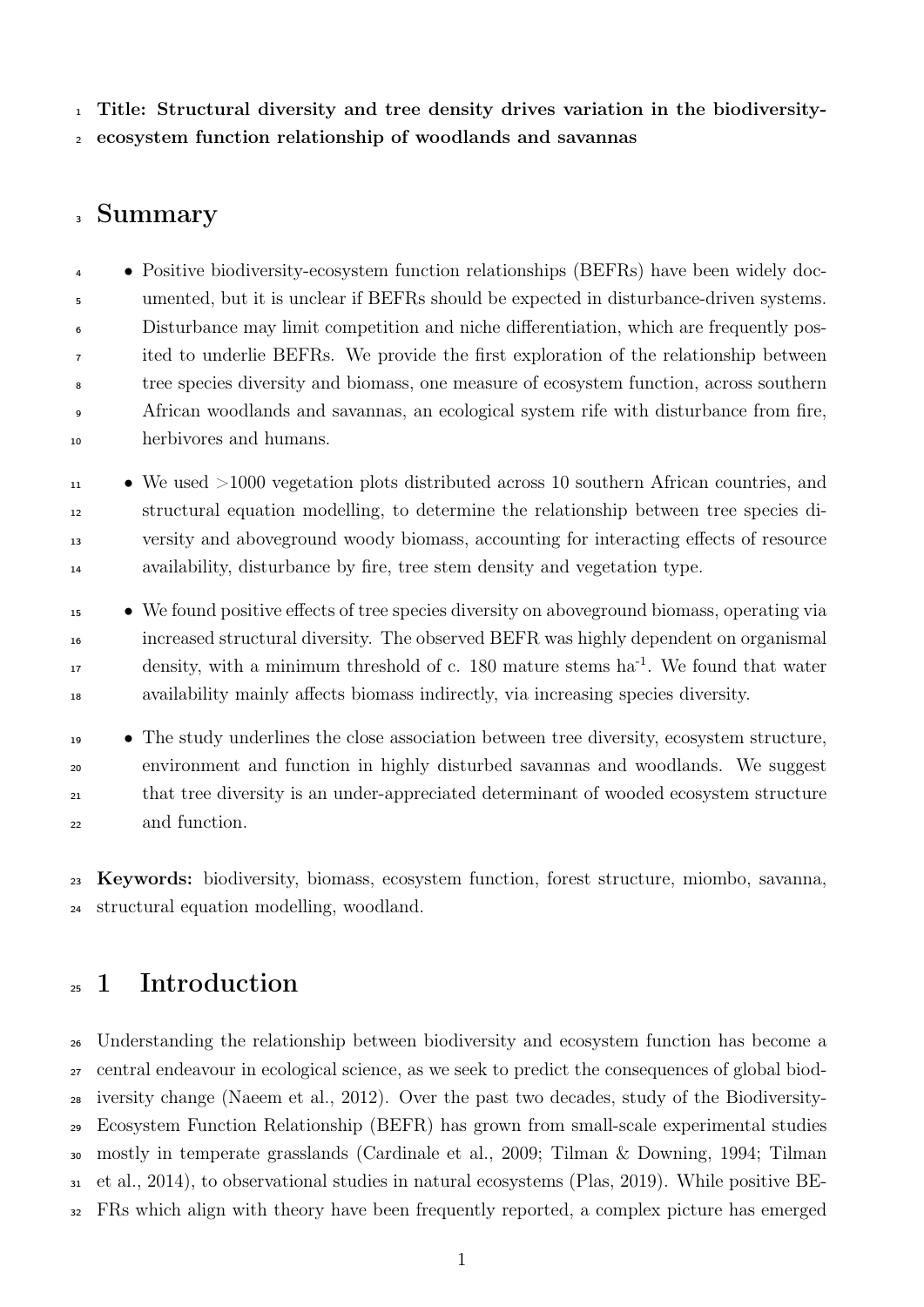whereby the strength and direction of the BEFR varies depending on the ecosystem stud-<sup>34</sup> ied (Liang et al., [2016\)](#page-29-0), the ecosystem function(s) of interest (Hector & Bagchi, [2007\)](#page-28-0), and the inclusion of environmental covariates in statistical models (Vilà et al., [2005\)](#page-33-2). The goal now should be to study the BEFR in different environmental and ecological contexts, in order to develop an ecosystem-agnostic understanding of the complex interactions between biodiversity, abiotic environment, and ecosystem function.

 Ecosystem functions are defined in broad terms as rate processes and aggregate properties of ecosystems that describe the nature of biotic activity within those ecosystems (Jax, [2005\)](#page-29-1). Woody productivity and biomass storage are two of the most commonly studied ecosystem functions in forests and other wooded ecosystems (e.g. savannas) (Brockerhoff et al., [2017\)](#page-26-1), due to their importance in the global carbon cycle (Pan et al., [2011\)](#page-30-1) and their potential leverage as a tool to mitigate the effects of anthropogenic climate change while maintain- ing biodiversity (Pichancourt et al., [2013\)](#page-31-1). Theory predicts that biodiversity will have a positive effect on ecosystem function via three principal mechanisms: 1) niche complement- arity, whereby niche partitioning and ecosystem resource use efficiency is increased in diverse communities, minimising negative density dependent effects such as conspecific competition and abundance of species-specific natural enemies (Barry et al., [2019\)](#page-26-2); 2) selection effects, whereby diverse communities are more likely to include a high-yield species; and 3) facilit- ation effects, whereby diverse communities are more likely to contain species combinations which enhance each others' functional contribution (Wright et al., [2017\)](#page-33-3).

 There has been extended debate on whether positive BEFRs should be expected in all wooded ecosystems (Liang et al., [2016\)](#page-29-0). In temperate and wet tropical forests, where the majority of BEFR studies in natural forest ecosystems have been conducted (Plas, [2019\)](#page-31-0), the mechanism of niche complementarity, which contributes the majority of the observed biodiversity effect (Poorter et al., [2015;](#page-31-2) Sande et al., [2017;](#page-32-0) Wright et al., [2017\)](#page-33-3), hinges on the condition that conspecific competition between trees is the limiting factor to ecosystem functioning, but this may not hold true in all systems.

<sup>60</sup> Disturbance-driven mesic savannas and open canopy woodlands cover  $>20\%$  of the global land surface (Pennington et al., [2018;](#page-31-3) Solbrig et al., [1996\)](#page-32-1). They represent the dominant vegetation  $\epsilon_2$  type in Africa, spanning >4 million km<sup>2</sup> (Hopkins & White, [1987;](#page-28-1) Ratnam et al., [2011;](#page-31-4) Ryan et al., [2016\)](#page-31-5) [\(Figure 1\)](#page-18-0). Taken together, the above- and below-ground carbon stored in <sup>64</sup> African mesic savannas may be comparable to that found in the wet forests of the Congo basin (Houghton et al., [2009;](#page-28-2) Mayaux et al., [2008;](#page-30-2) Spawn et al., [2020\)](#page-32-2). Globally, dry woodlands and savannas represent the largest, most sensitive and fastest increasing component of the terrestrial carbon sink (Ahlstrom et al., [2015\)](#page-25-0). Yet their carbon dynamics remain poorly constrained (Sitch et al., [2015\)](#page-32-3).

 Despite their global importance, African savannas are severely under-represented in BEFR studies (Clarke et al., [2017;](#page-27-0) Liang et al., [2016\)](#page-29-0). In savannas disturbance by fire (Lehmann et al., [2014\)](#page-29-2) and herbivory (Sankaran et al., [2008;](#page-32-4) Levick et al., [2009\)](#page-29-3) reduces woody stem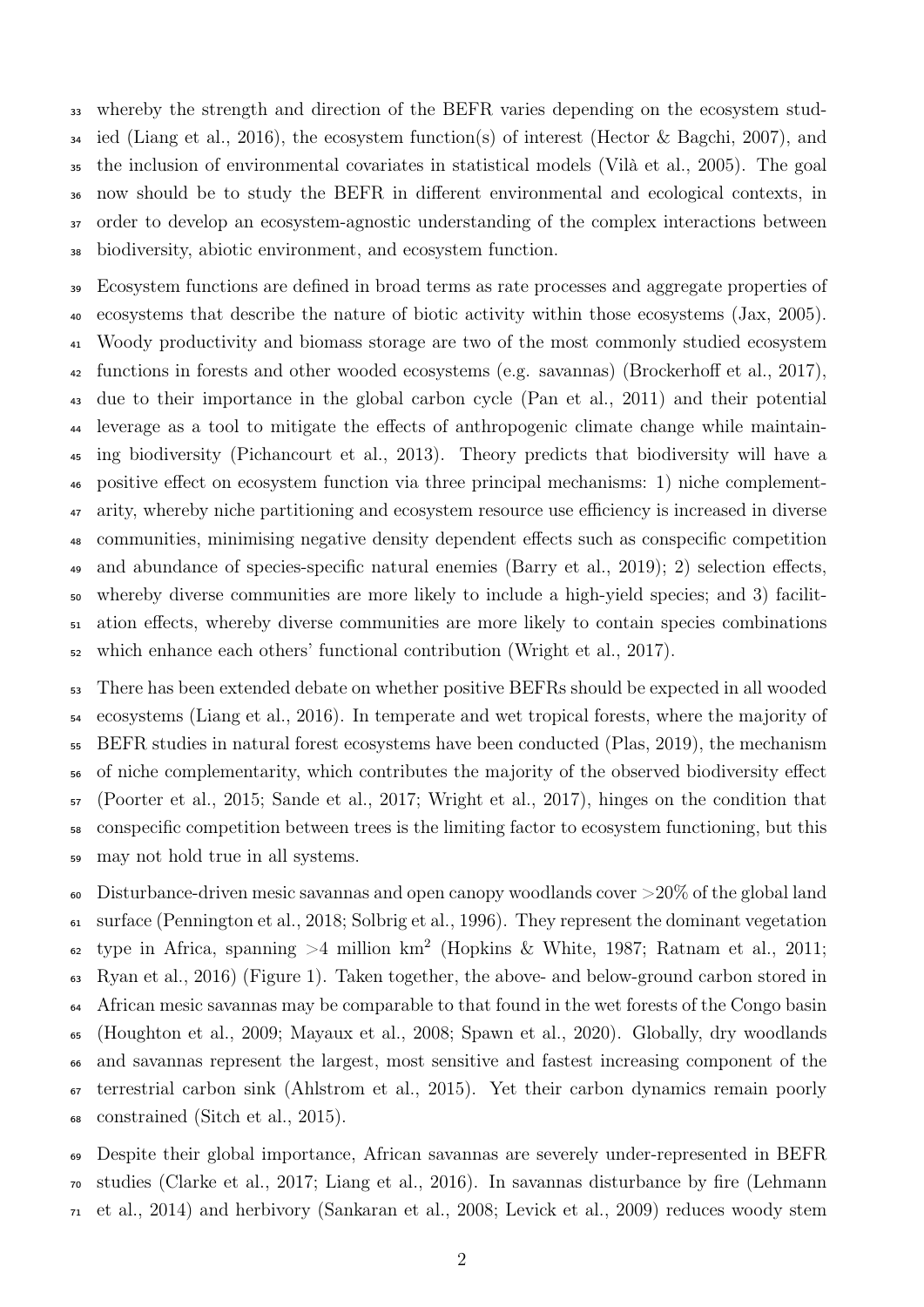density and biomass, diminishing competitive interactions between individuals, allowing com- petitors to co-exist where they would normally be excluded (Grime, [1979;](#page-28-3) Keddy, [1990\)](#page-29-4). It is possible that a threshold woody stem density exists below which the lack of competition precludes the detection of a biodiversity effect on ecosystem function via niche differenti- ation. Instead, stress tolerance and the functional contribution of particular species (selec- tion effects) may be the predominant biotic forces influencing ecosystem function in these ecosystems (Lasky et al., [2014;](#page-29-5) Tobner et al., [2016\)](#page-33-4). Additionally, stressful environments appear to lessen the role of both niche complementarity and facilitation effects in driving the BEFR, by replacing competition between individuals with stress tolerance as the limiting factor on functional contribution (Ratcliffe et al., [2017;](#page-31-6) Paquette & Messier, [2010\)](#page-30-3). This po- tential mismatch in the contribution of different mechanisms to the BEFR among resource-, disturbance-, and competition-limited ecosystems requires further investigation if we are to derive a generalisable BEFR.

 A number of studies in miombo woodlands, the dominant savanna type in southern Africa (Campbell, [1996\)](#page-26-3), have found that above-ground woody carbon/biomass stocks correlate  $\sigma$  positively with tree species richness (McNicol et al., [2018;](#page-30-4) Shirima et al., [2015;](#page-32-5) Mutowo & Murwira, [2012\)](#page-30-5). These studies however, lacked the spatial extent required to account for the interacting effects of variation in abiotic environment, disturbance regime, and biogeography which are expected to affect the BEFR. Studies of the BEFR often find that within a small  $_{91}$  spatial extent ( $\langle 2500 \text{ km}^2 \rangle$ , biodiversity shows a strong effect on ecosystem function, but at  $_{92}$  broader extents ( $>100,000$ s km<sup>2</sup>) biodiversity effects pale in significance compared to abiotic factors such as climate (Gonzalez et al., [2020\)](#page-28-4). In West Africa, Mensah et al. [\(2020\)](#page-30-6) found that woodlands and forests showed a positive effect of tree species richness on above-ground carbon, while sparse savannas did not, implying that tree stem density and the presence of dominant large trees may affect the strength of the observed BEFR. In the Brazilian Cerrado savanna, Loiola et al. [\(2015\)](#page-29-6) found that disturbance by fire reduced tree productivity via its effect on functional trait values. Furthermore, Carvalho et al. [\(2014\)](#page-26-4) found that disturb- ance by fire in the Brazilian Cerrado reduced soil fertility, causing an indirect effect of fire frequency on functional trait diversity via soil fertility. Other studies focussing on the herb- aceous diversity in disturbance-prone grasslands in North America and Europe have shown that disturbance by fire, mowing and herbivory reduces herbaceous productivity (Grace et al., [2007\)](#page-28-5), allowing weak competitors to co-exist where otherwise they would be excluded (Ma- son et al., [2011\)](#page-30-7), thus weakening the observable BEFR. Thus, there is a case that in highly disturbed systems, a relationship between diversity and ecosystem function may not exist at all. While these studies together offer some glimpse into how the BEFR may operate in disturbance-prone systems, none provide a full and comprehensive assessment of the interact- ing effects of diversity, abiotic environment, disturbance and ecosystem function, particularly for wooded ecosystems. Additionally, due to differences in community assembly, evolutionary history and contemporary drivers between the neotropics and the African tropics, inferences from one continent cannot necessarily be applied to the other (Dexter et al., [2015\)](#page-27-1).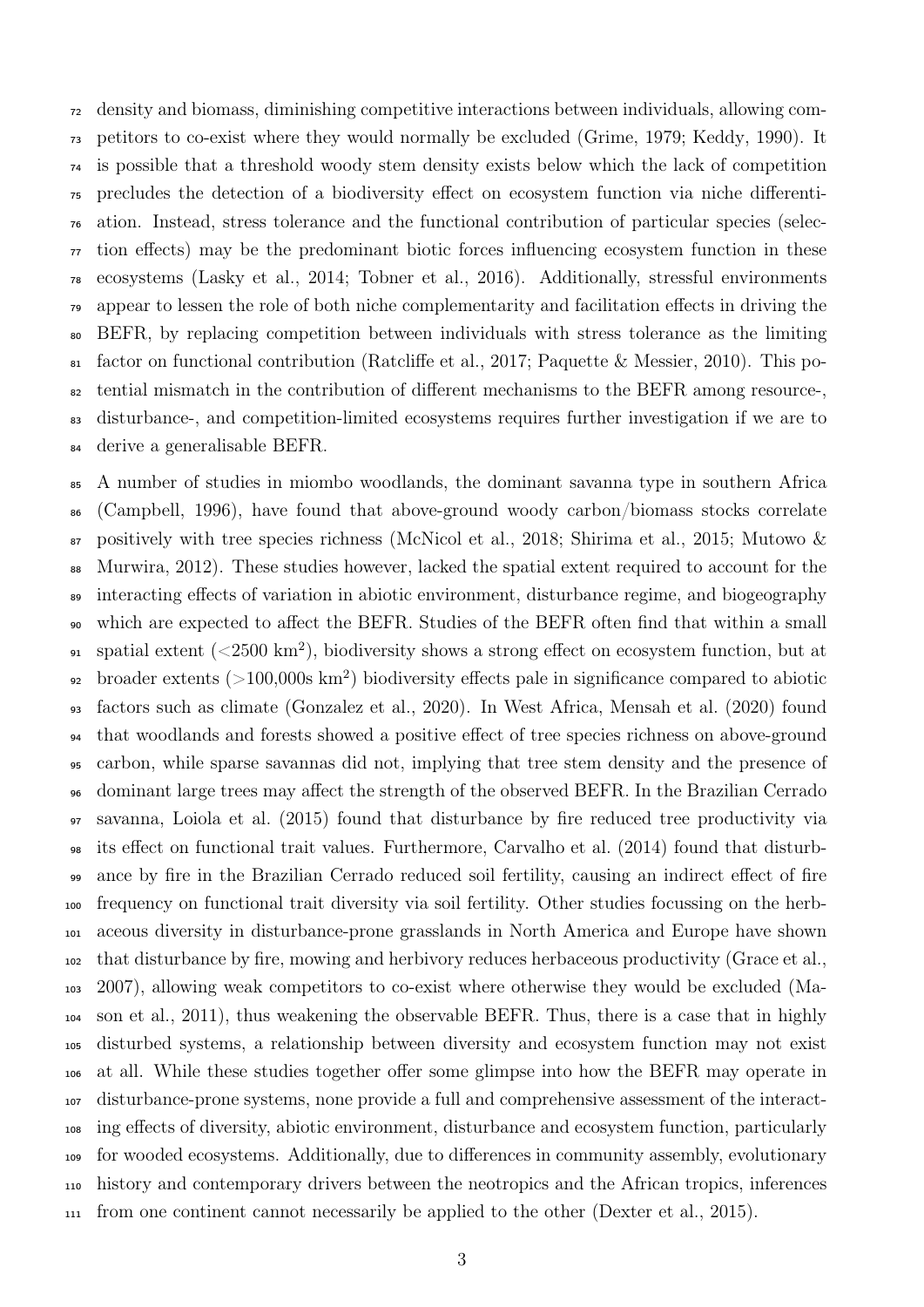In this study, we make the first known estimation of the Biodiversity-Ecosystem Function Relationship (BEFR) in disturbance-driven wooded ecosystems (savannas and woodlands), using southern Africa as our study region. We aim to understand the synergistic effects of environmental and biotic drivers of variation in the BEFR, with a view to creating a general model of the BEFR in disturbance-prone wooded ecosystems, which is currently lacking in the BEFR literature. We posit three hypotheses: (1) water availability and soil fertility will indirectly positively affect woody biomass via an increase in tree species diversity, (2) the effect of tree species diversity on woody biomass will increase with organismal density 120 (number of stems ha<sup>-1</sup>), with competitive interactions becoming more pronounced as stem proximity increases. Relatedly, we expect that an increase in disturbance by fire will decrease organismal density and therefore competition, weakening the effect of tree species diversity on woody biomass. Finally, we expect that (3) tree species diversity will increase tree structural diversity due to inter-specific variation in size strategy (i.e. physiognomic diversity), providing an indirect path by which tree diversity increases woody biomass.

### <sup>126</sup> 2 Materials and Methods

### <sup>127</sup> 2.1 Study location

 The study used 1235 woodland monitoring plots from a larger pool of 5395 plots in the larger SEOSAW database (SEOSAW, [2020\)](#page-32-6), located across 10 countries within southern Africa in the miombo ecoregion [\(Figure 1,](#page-18-0) Hopkins & White, [1987\)](#page-28-1). The study area spans the core  $_{131}$  climate space of the region, with a precipitation gradient from c. 460 mm  $y^{-1}$  in southern 132 Mozambique and southern Zimbabwe to c. mm  $y^{-1}$  in northern Zambia, Malawi and northern Mozambique. A 2D convex hull of Mean Annual Precipitation (MAP) and Mean Annual Temperature (MAT) of the study sites covers 96.5% of the pixel-wise climate space of the miombo woodland ecoregion (Hopkins & White, [1987\)](#page-28-1), using WorldClim estimates of Mean Annual Temperature (MAT, BIO1) and Mean Annual Precipitation (MAP, BIO12) between 1970 and 2000 with a pixel size of 30 arc seconds (926 m at equator) (Fick & Hijmans,  $138 \quad 2017$ ).

 Plots were chosen from the SEOSAW database based on the quality and completeness of data collection, and plot configuration. Plot vegetation was identified under the broad term of 'savanna', which includes 'woodland', 'savanna woodland', and 'tree savanna', variously defined in other areas of the scientific literature and here referred to collectively as southern African woodlands, or savannas (Ratnam et al., [2011;](#page-31-4) Hill & Hanan, [2011\)](#page-28-6). Plots with evidence of farming, human resource extraction, experimental treatments such as prescribed burning or herbivore exclusion, or containing termite mounds were excluded from the initial pool. Only plots >0.1 hectares were used in analyses, as area-based biomass estimation from small plots is highly influenced by rare large trees (Stegen et al., [2011\)](#page-33-5), leading to inaccurate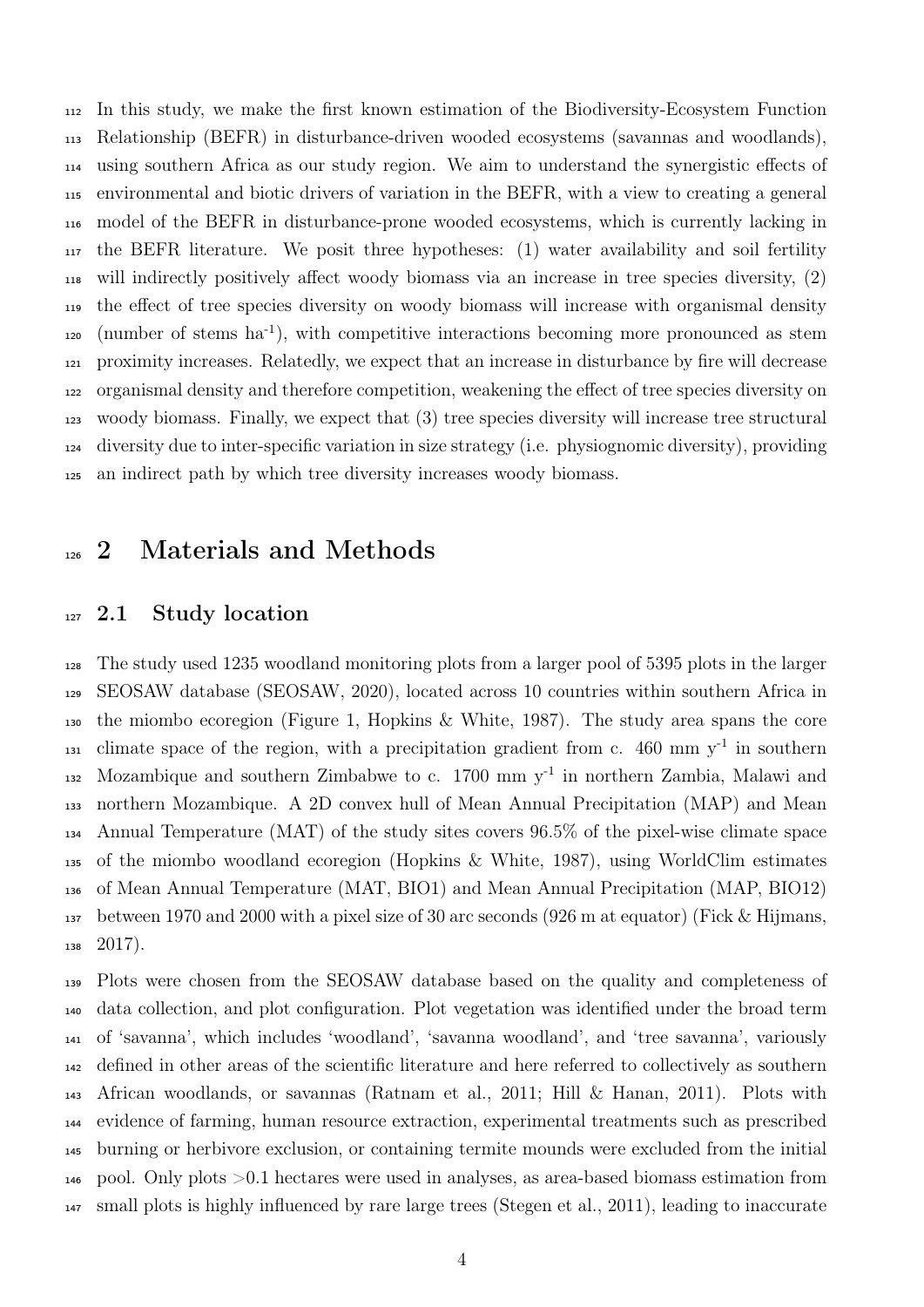148 biomass estimates. Only plots with a stem density  $>50$  trees ha<sup>-1</sup> ( $>10$  cm stem diameter) were used, to ensure all plots represented woodland rather than 'grassy savanna', which is considered here a separate biome with very different species composition (Parr et al., [2014\)](#page-30-8). 3760 plots within the SEOSAW database were arranged in clusters of four 20x50 m plots, with 20 m between plots. Plots within each spatial cluster were combined and treated as a single plot in analyses, resulting in 940 aggregate plots which were then subject to the plot filtering process described above.

#### 2.2 Data collection

 We considered only trees and shrubs in our calculations of Above-Ground woody Biomass (AGB), including woody species such as palms and cycads, which are functionally tree-like. Woody lianas are scarce in our study plots and were not measured. Only living stems >10 cm DBH (Diameter at Breast Height, 1.3 m) were included in analyses. Many plots in the dataset did not include data on stems <10 cm DBH. For those plots which contained stem measurements <10 cm DBH, small stems only accounted for a median of 2.1% of the plot AGB.

 All stems >10 cm DBH were measured within each plot resulting in a total of 66,758 stems with measurements. A tree may be comprised of multiple stems and so tree-level richness estimates, rather than stem-level estimates, were used to prevent bias from species which readily coppice. For each tree, we recorded species, tree height to the top of the highest branch material, and the DBH of each stem >10 cm DBH. Height was measured through a variety of means including laser rangefinders, manual clinometers and measuring sticks. When stem DBH could not be reliably measured at 1.3 m due to trunk abnormalities, it was measured at the closest regular portion of the trunk to 1.3 m. The height of this measurement was used to estimate diameter at 1.3 m using a cubic polynomial regression to account for stem taper, with parameters estimated using a test dataset from Ryan C., (unpublished), see Godlee et al. [\(2020\)](#page-28-7).

 $_{174}$  AGB for each plot (t ha<sup>-1</sup>) was calculated as the sum of the AGB of each stem  $>5$  cm DBH (*AGB<sub>i</sub>*), divided by the plot area, using [Equation 1](#page-4-0) taken from Chave et al. [\(2014\)](#page-27-3):

<span id="page-4-0"></span>
$$
AGB_i = 0.0673 \times (\rho D^2 H)^{0.976} \times 1000 \tag{1}
$$

176 where  $\rho$  is the species mean wood density (g cm<sup>-3</sup>), D is the stem diameter (cm) measured or estimated at 1.3 m, and H is the tree height (m). Wood density estimates were taken from the global wood density database for each species where possible (Chave et al., [2009;](#page-27-4) Zanne et al., [2009\)](#page-33-6). Wood density for species without species level estimates was estimated from the means of their respective genera. For stems where tree height was unknown, the plots' climatic parameters, estimated from plot location, were used to estimate tree height,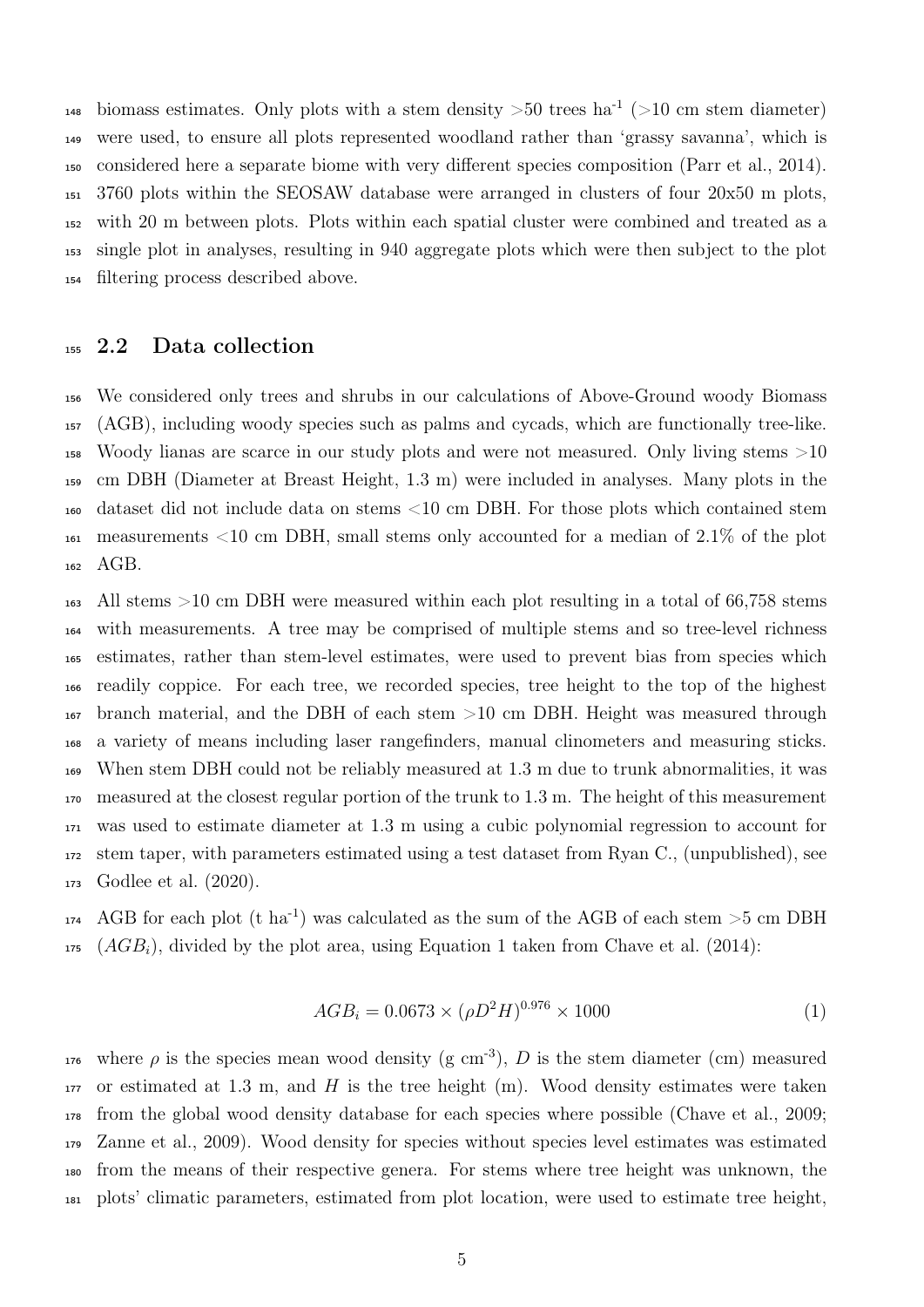according to Chave et al. [\(2014\)](#page-27-3).

 Climatic data were taken from the WorldClim database (Fick & Hijmans, [2017\)](#page-27-2), which uses ANUSPLIN to generate bioclimatic variables (Booth et al., [2014\)](#page-26-5). In addition to MAT and MAP, temperature stress was calculated as the mean diurnal temperature range (BIO2) and precipitation seasonality was calculated as the mean of the coefficient of variation of monthly mean precipitation (BIO15). Soil fertility data were extracted from the ISRIC gridded soil information data product at 250 m resolution, taking the grid cell value for each plot centre 189 (Hengl et al., [2017\)](#page-28-8). We extracted Cation Exchange Capacity (CEC) (cmolc  $kg^{-1}$ ), soil organic 190 carbon stocks ( $\text{kg m}^{-2}$ ) percentage soil sand content (0.05-2 mm) by weight and soil nitrogen content (g kg<sup>-1</sup>). These data are a modelled product derived from various remotely sensed and directly measured data sources. The degree of fire disturbance was calculated using the MODIS monthly burned area product at 500 m resolution (MCD64A1, Giglio et al. [2015\)](#page-27-5), counting the total number of times the plot pixel was classified as burning, between 2001 and 2018. We initially aimed to include disturbance by herbivory in our model, including total herbivore biomass from the Hempson et al. [\(2017\)](#page-28-9) modelled herbivory product, but this inclusion prevented models from converging due to its collinearity with other observed variables, notably MAP and disturbance by fire.

### 2.3 Data analysis

#### 2.3.1 Species diversity and structural diversity metrics

 Estimated tree species richness was calculated for each plot using 'ChaoRichness()' from the 'iNEXT' package in R (Hsieh et al., [2016\)](#page-28-10). This procedure uses Hill numbers of the 203 order  $q = 0$  to extrapolate a species rarefaction curve to its predicted asymptote and uses this value as its estimated species richness value (Jost, [2006\)](#page-29-7). Extrapolated species richness accounts for variation in plot size present in the dataset (0.1-10 ha) and therefore sampling effort among plots. Larger plots will tend to encompass more individuals, and therefore more species (Dengler, [2009\)](#page-27-6). To measure tree species evenness, the Shannon Equitability index 208 ( $E_{H}$ ) (Smith & Wilson, [1996\)](#page-32-7) was calculated as the ratio of the estimated Shannon diversity index to the natural log of estimated species richness. Abundance evenness allows for greater niche complementarity at small scales due to potentially increased heterogeneity of functional traits. In terms of the theory of niche complementarity, both species richness and abundance evenness contribute to the positive total diversity effect on ecosystem function. Holding either species richness or abundance evenness constant while increasing the other will have the similar effect of reducing the likelihood that a neighbour is a conspecific, thus reducing the occurrence of negative density dependent competition effects and therefore increasing ecosystem function. We quantified tree structural diversity for each plot by calculating the Coefficient of Variation of DBH (DBH CoV) and tree height (Height CoV).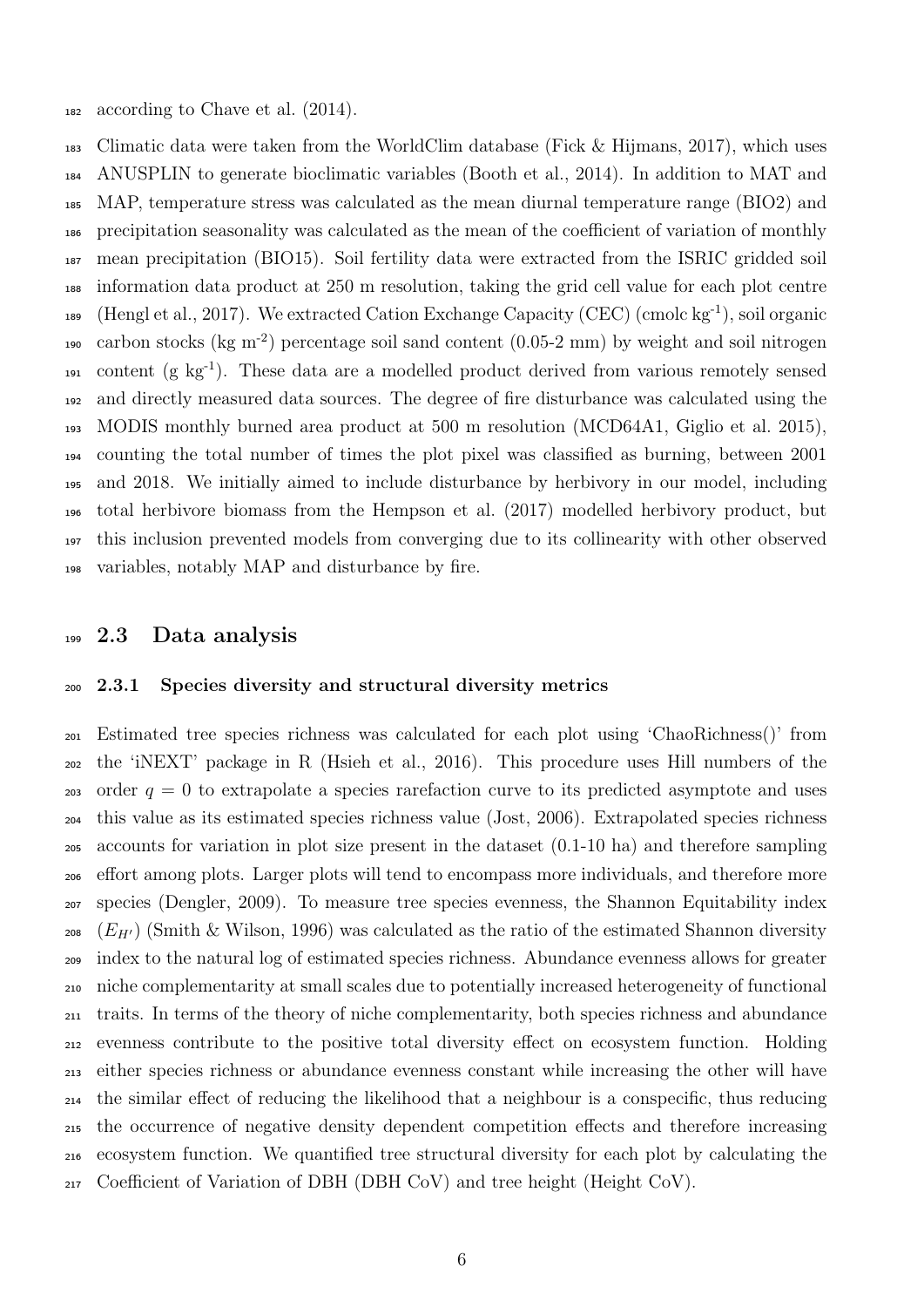#### 2.3.2 Vegetation clusters

 Plots were assigned to vegetation type groups based on tree species composition. Groups were defined in a manner adapted from Fayolle et al. [\(2018\)](#page-27-7) in an Africa-wide analysis of floristic units using plot data in savannas and woodlands with tree species diversity and relat- ive abundance data. Group identification was conducted using unconstrained correspondence analysis, followed by hierarchical clustering based on dominant ordination axes. Plot data used in this study occurred in four compositional vegetation types. See [Table 1](#page-16-0) for a descrip- tion of each vegetation cluster and [Figure 1](#page-18-0) for the spatial distribution of plots from each of these clusters. Cluster names were assigned post-hoc based on the dominant and indicator species in each cluster.

#### 2.3.3 Structural Equation Modelling

 We used Structural Equation Modelling (SEM) to investigate the determinants of AGB. All SEMs were constructed and analysed in the 'lavaan' package (Rosseel, [2012\)](#page-31-7) in R version 3.6.0 (R Core Team, [2019\)](#page-31-8). SEM was used because of its suitability for modelling complex causal interactions in ecological systems (Lee, [2007\)](#page-29-8). A key aspect consideration in our decision to use SEM is that they can explicitly model and partition variance attributed to indirect effects, which is challenging in standard multiple regressions. Using SEMs also allowed us to describe latent variables such as 'water availability', 'soil fertility', and 'disturbance' which have been suggested to act upon biodiversity and biomass/productivity in previous studies despite these factors not having directly observable measures in our dataset. SEM is also necessary to properly account for potential feedback mechanisms between aspects of environment and tree species diversity, which could otherwise increase the chances of Type I error and wrongly attribute inference due to the covariance of explanatory variables when using conventional regression analyses (Nachtigall et al., [2003\)](#page-30-9).

 We specified a conceptual model with factors expected to affect AGB: water availability, soil fertility, disturbance, tree species diversity, tree structural diversity and stem density [\(Figure 2\)](#page-19-0).

 Observed variables were transformed to achieve normality where necessary and standardised to Z-scores prior to analysis (Figure S1, Figure S2). Standardisation allows path regression coefficients to be easily compared between paths in the same model to assess their relative effect size, and eliminates confusion in model interpretation arising from the observed vari- ables being on different scales (Beaujean, [2014\)](#page-26-6). Standardisation also controls for variables with variation across different orders of magnitude, which could otherwise prevent adequate model estimation from the covariance matrix in 'lavaan'. To ensure that observed variables within a latent variable had consistent directions of influence, some observed variables had their sign reversed. For example, overall water availability is expected to decrease as soil sand content increases, therefore sand content was reversed for use in the water availability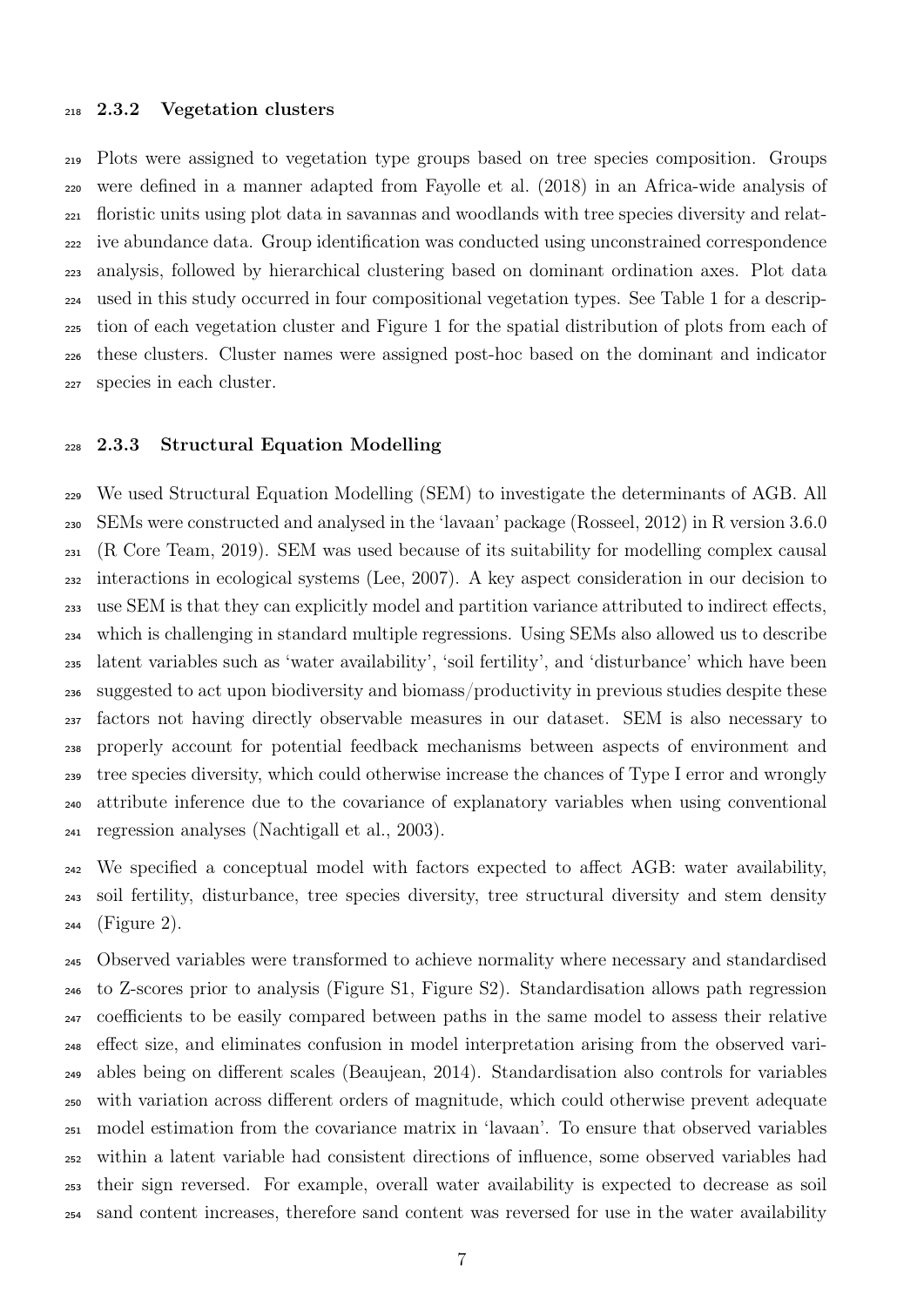latent variable. Precipitation seasonality, and temperature stress were also reversed in this way to account for the direction of their effect on water availability.

 The factor loadings of the observed variable assumed to contribute most to each latent vari- able were set to one, as per convention, with other observed variables being allowed to vary (Beaujean, [2014\)](#page-26-6). We tested the robustness of our assumptions with a chi-squared test of all possible combinations of observed variable factor loadings set to one, while ensuring no factor loadings were in excess of one. We found no significant difference between model spe- $_{262}$  cifications (p  $>0.05$ ). Full Information Maximum Likelihood (FIML) was used in each model to estimate the values of missing data in each latent variable (Cham et al., [2017\)](#page-26-7).

 First, we used a simple mediation model which excluded the environmental covariates, to assess the role of tree species diversity and tree structural diversity in determining AGB. This model allowed direct effects of species diversity, structural diversity, and stem density on AGB, and also the indirect effect of species diversity on AGB via structural diversity. To explore variation in the model among woodland vegetation types, we fit the model both at the regional scale and for each vegetation type separately. We compared unstandardised path coefficients among the models for different vegetation types to understand the effect that vegetation type has on the relationship between tree species diversity, structural di- versity, stem density and AGB. Path coefficients show the effect of a given path with other paths held constant. Models were estimated using the 'MLM' estimator, because it is robust to multivariate non-normality (Shapiro, [1983\)](#page-32-8). Model fit was evaluated using the robust Comparative Fit Index (CFI), the robust Tucker Lewis Index (TLI), the Root Mean Squared Error of Approximation (RMSEA) and the  $R^2$  coefficient of determination for AGB. We crit- ically assessed model fit in each case, taking into consideration the recommendations of Hu & Bentler [\(1999\)](#page-29-9) who define threshold values of acceptability for these model fit indices: CFI  $_{279}$  >0.85, TLI >0.85, RMSEA <0.15, alongside our judgement of the model estimates.

 To explore the hypothesis that biodiversity effects on ecosystem function increase in strength as stem density increases, we repeatedly sub-sampled the available plot dataset to create 50 data subsets with similar stem density. For each data subset we separately fitted a model including tree species and structural diversity latent variables to predict AGB. As we controlled for stem density via the dataset sub-sampling process, the effect of stem density on AGB was not included in the model. We examined how the unstandardised path coefficients for each path in the SEM varied according to the median stem density of the data subsets.

 Second, we fitted the full model with environmental covariates, to understand the relative effects of water availability, soil fertility and disturbance on AGB, both directly and indir- ectly via species diversity and stem density. We compared standardised path coefficients among paths in the model to understand the relative contribution of each path to explain variance in AGB. Due to sample size issues, and because some vegetation types were nar- row in their climate space, particularly in the water availability latent variable, we could not fit the model including environmental covariates separately for each vegetation type, as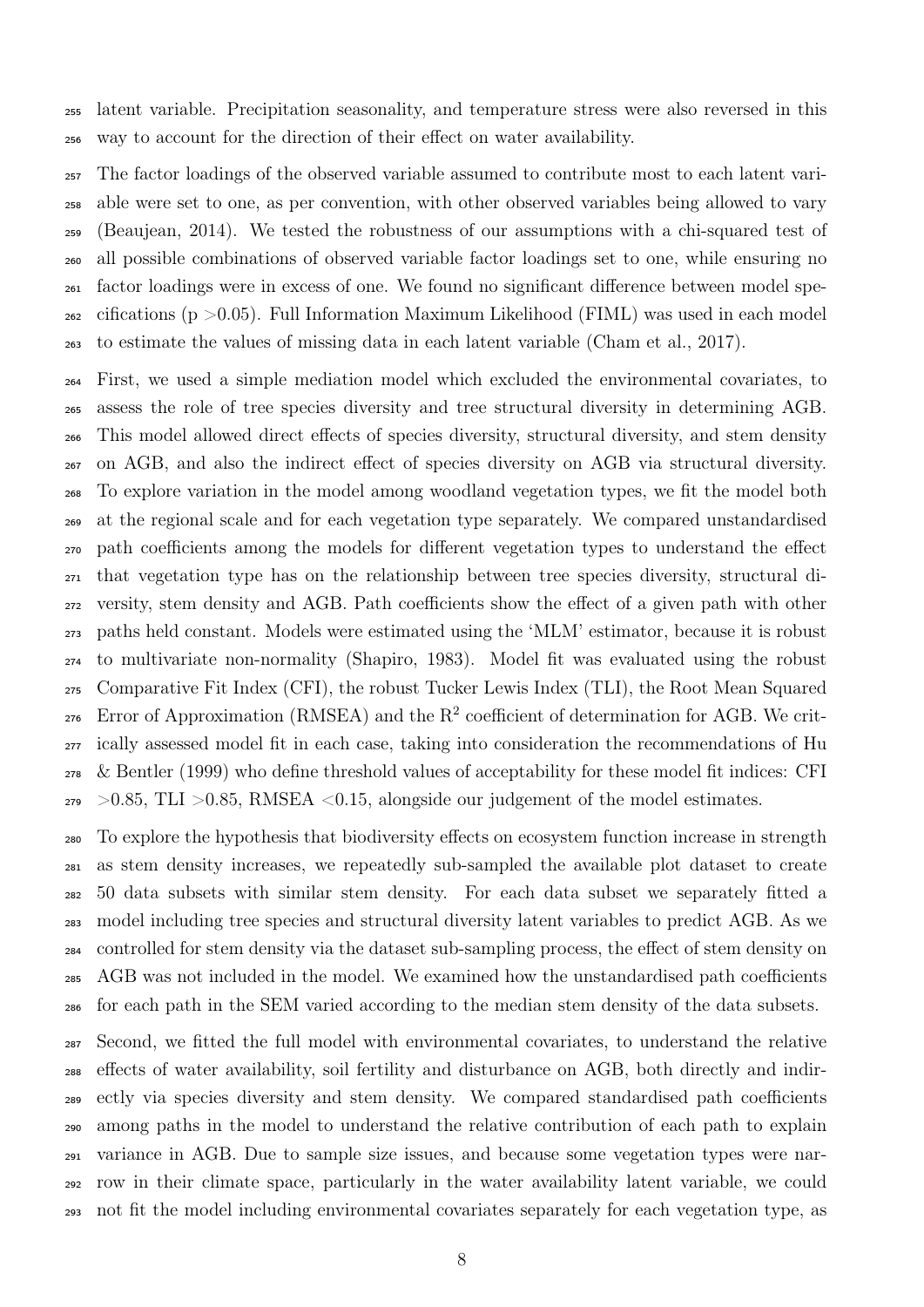we encountered issues with model convergence. Preliminary models that included herbivore biomass (Hempson et al., [2017\)](#page-28-9) did not converge. This is possibly due to the spatially coarse nature of the available data, or to collinearity with other variables, notably MAP and fire frequency. We therefore did not include herbivory in our final model.

### 3 Results

 Pairwise correlations between all observed variables used in the Structural Equation Models (SEMs) showed that all tree species diversity (extrapolated tree species richness, Shannon equitability index) and structural diversity (coefficients of variation of DBH and height) variables had moderate positive correlations with AGB [\(Figure 3,](#page-20-0) Figure S3). Stem density 303 had the strongest correlation with AGB of all variables considered  $(r = 0.59, p < 0.01)$ . Environmental variables had weaker correlations with AGB than diversity variables, with all environmental variables having significant correlations with AGB, except fire frequency. The direction of these correlations was used as a test of our assumptions for the direction of influence of latent variables later used in the SEMs. MAP had positive correlations with all tree species diversity and structural diversity variables. Tree species diversity variables had 309 clear positive correlations with stem density (species richness:  $r = 0.24$ , p <0.01; Shannon 310 equitability:  $r = 0.58$ , p <0.01), but structural diversity variables showed weak correlations 311 with stem density (DBH CoV:  $r = 0.11$ , p < 0.01, Height CoV:  $r = 0.01$ , p = 0.86).

### 312 3.1 Structural and species diversity models

 In the reduced SEM, which included stem density and the mediating effect of species diversity on AGB via structural diversity [\(Figure 4\)](#page-21-0), species diversity showed no direct effect on AGB 315 ( $\beta = 0.01 \pm 0.053$ , p = 0.88), but did have an indirect positive effect via structural diversity ( $\beta = 0.18 \pm 0.039$ , p <0.01) [\(Figure 4\)](#page-21-0). Model fit was good with high factor loadings for all observed variables. All other path coefficients were significant ( $p < 0.01$ ) [\(Table 2\)](#page-17-0). The R<sup>2</sup> 318 of AGB was 0.49. The strongest direct effect on AGB was from stem density ( $\beta = 0.5 \pm 0.033$ . 319  $p < 0.01$ ).

#### 3.2 Variation among vegetation types

 When the tree species and structural diversity model [\(Figure 4\)](#page-21-0) was refitted separately using data from each of the four vegetation types, we found that the effect sizes of each latent variable remained largely similar, though model fit varied. The direct effect of tree species  $_{324}$  diversity on AGB was positive and marginally significant in ex-Acacia ( $\beta = 0.16 \pm 0.121$ , p = 325 0.18) but negligible in Mopane ( $\beta = 0.24 \pm 0.099$ , p <0.05), sparse miombo / Baikiaea ( $\beta =$ 326 0.23 $\pm$ 0.045, p <0.01) and Core miombo ( $\beta = 0.23 \pm 0.041$ , p <0.01) [\(Figure 5\)](#page-22-0). Relationships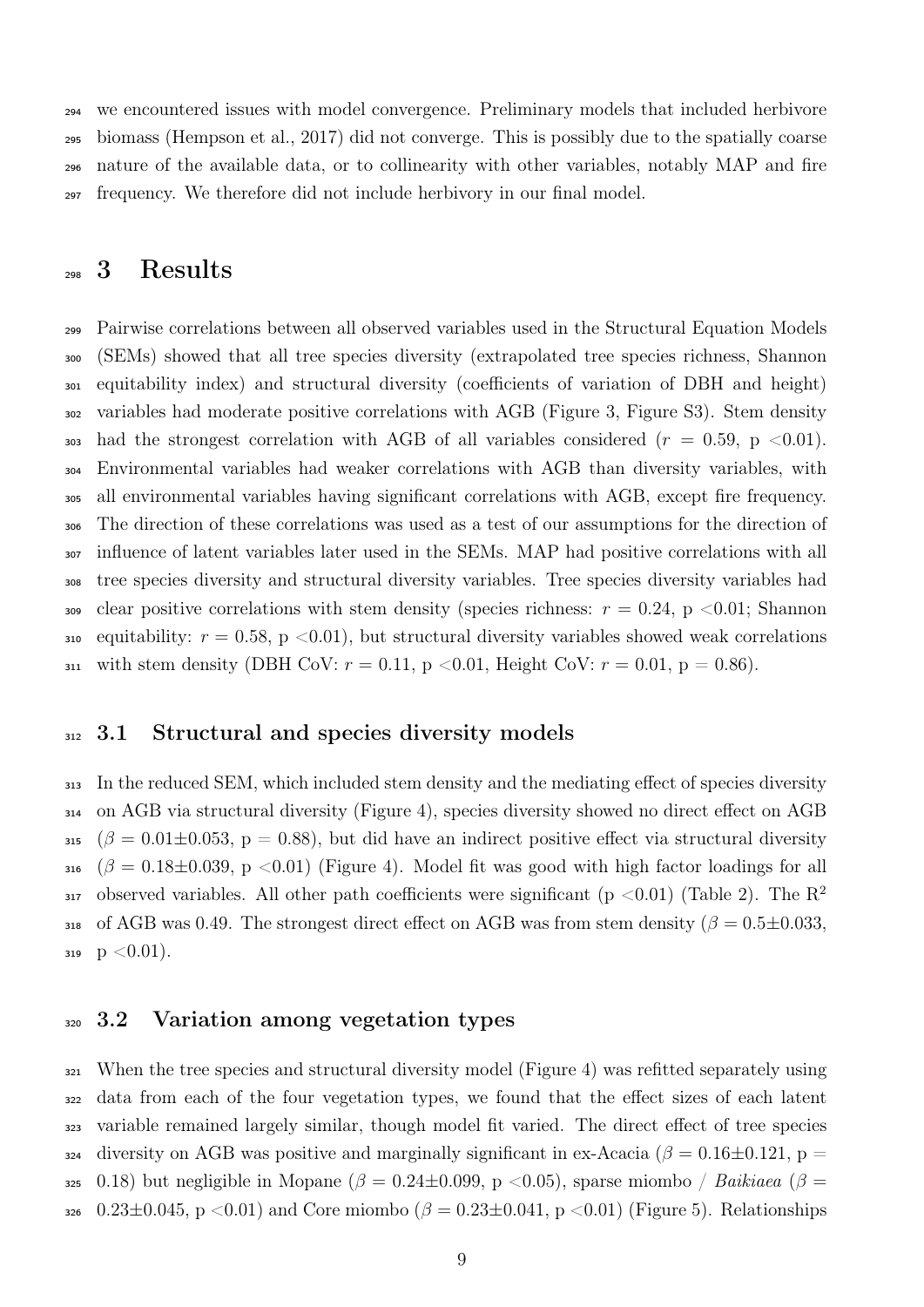among structural diversity and AGB remained generally similar, with the same sign and 328 overlap between the 95% confidence intervals of path coefficients. The  $R^2$  of AGB was highest in ex-Acacia shrubland  $(R^2 = 0.83)$  and lowest in sparse miombo / Baikiaea  $(R^2)$  $330 = 0.46$ ). The total effect of species diversity on AGB remained strongly positive and there was a positive direct effect of species diversity on structural diversity, across all vegetation types. All models had adequate goodness-of-fit [\(Table 2\)](#page-17-0), though confidence intervals around the unstandardised path coefficients were wide particularly for Mopane and ex-Acacia.  $\chi^2$  statistics were high for some vegetation types, but this appears to be highly correlated with sample size for each vegetation type (Hooper et al., [2008\)](#page-28-11).

### 336 3.3 Moderation of Diversity-AGB relationship by stem density

 In the sub-sampling of the plot dataset by stem density, we found an increasing positive effect of tree species diversity on AGB as stem density increased [\(Figure 6e](#page-23-0)). There appears to 339 be a minimum stem density threshold at c. 180 stems  $>10$  cm DBH ha<sup>-1</sup> below which there appears to be a reasonably constant baseline effect of tree diversity on biomass [\(Figure 6b](#page-23-0)). The effect of structural diversity on AGB appears to remain constant with increasing stem density [\(Figure 6d](#page-23-0)). The indirect effect of tree species diversity on AGB via structural diversity increases as stem density increases [\(Figure 6c](#page-23-0)).

#### 344 3.4 Environmental covariates and tree diversity

 A model incorporating the latent variables of water availability, soil fertility and disturbance by fire showed that the total effect of tree species diversity on biomass was similar to that of water availability, soil fertility and disturbance [\(Figure 7,](#page-24-0) Figure S4). The direct effects of 348 water availability, soil fertility and disturbance on AGB were negligible (water:  $\beta = 0.1 \pm 0.13$ , 349 p = 0.43, soil:  $\beta = 0.1 \pm 0.155$ , p = 0.51, disturbance:  $\beta = -0.04 \pm 0.043$ , p = 0.32), with nearly all of their observed effects on AGB coming from the indirect paths via stem density (water: 351  $\beta = 0.14 \pm 0.091$ , p = 0.12, soil:  $\beta = -0.22 \pm 0.109$ , p < 0.05, disturbance:  $\beta = -0.12 \pm 0.03$ , p 352 <0.01) and species diversity (water:  $\beta = 0.62 \pm 0.172$ , p <0.01, soil:  $\beta = -0.24 \pm 0.209$ , p = 353 0.26, disturbance:  $\beta = 0.19 \pm 0.058$ , p <0.01). MAP and soil sand content had the greatest contributions to the latent variable of water availability. Model fit was acceptable: CFI =  $_{\rm 355}$   $\,$   $\,0.925,\, {\rm TLI}=0.900,\, {\rm and}\,\,{\rm RMSEA}=0.153,\, {\rm R^2}$  of  ${\rm AGB}=0.34.$ 

 Similar to the model that only considered tree species and structural diversity [\(Figure 4\)](#page-21-0), the direct effect of species diversity on structural diversity was positive, while structural diversity itself had a positive effect on AGB, leading to a strong positive indirect effect of species 359 diversity on AGB via structural diversity ( $\beta = 0.19 \pm 0.026$ , p <0.01) when environmental covariates were accounted for. Again, the direct effect of species diversity on AGB was 361 negligible ( $\beta$  = -0.05 $\pm$ 0.041, p = 0.27). The total effect of species diversity on AGB was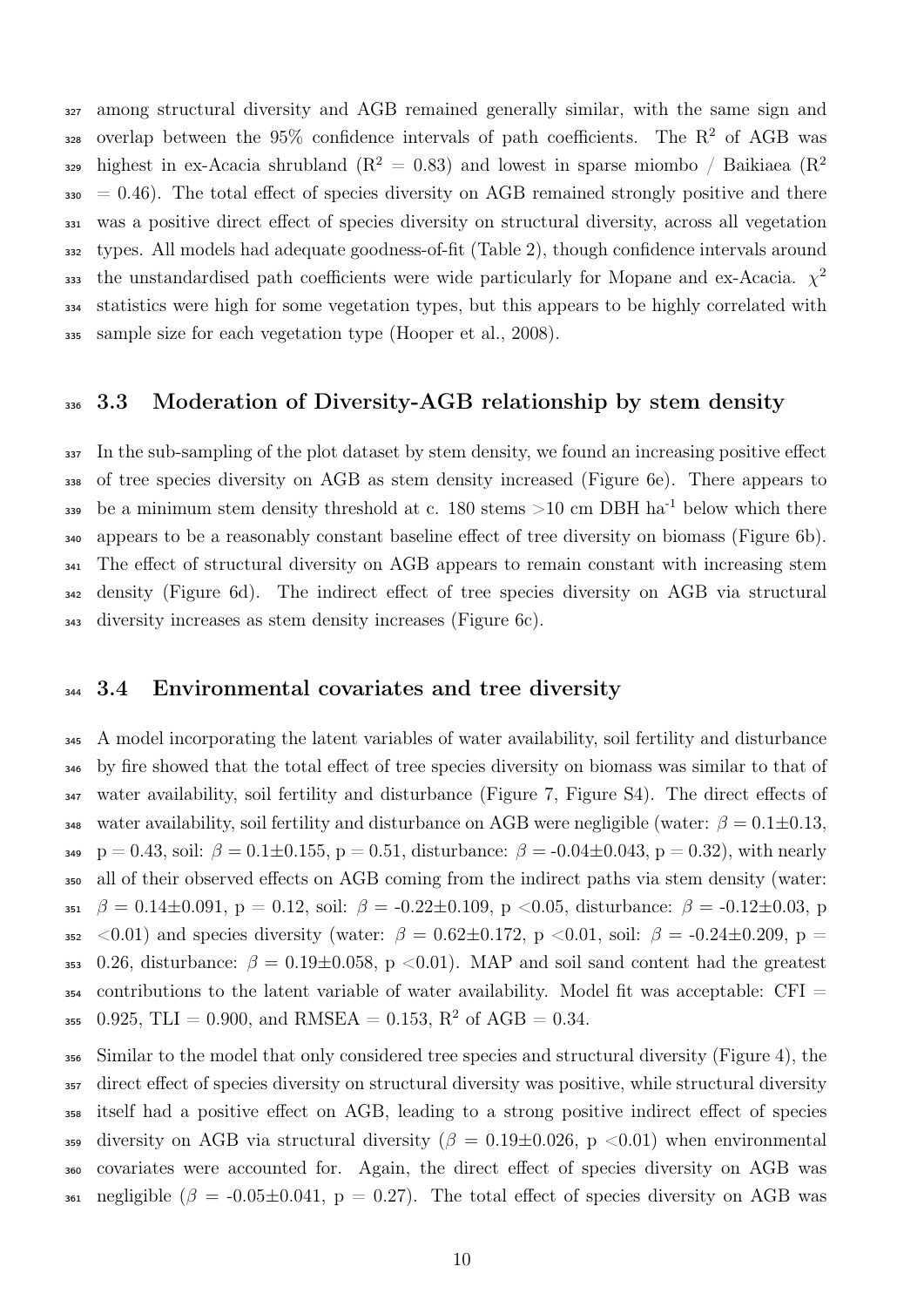362 positive ( $\beta = 0.34 \pm 0.044$ , p < 0.01). Compared to the simple model with no environmental covariates, the total explanatory power of tree species diversity and structural diversity in this model decreased, but the predictive power of the model as a whole increased.

### 365 4 Discussion

 We assessed the importance of a) tree species diversity, b) tree structural diversity, c) resource availability, d) disturbance by fire, e) organismal density and their interactions on above- ground woody biomass (AGB) across southern African savannas and woodlands, using a network of 1235 woodland plots in conjunction with Structural Equation Modelling (SEM). We found support for a general positive relationship between tree species diversity and AGB, operating indirectly via structural diversity  $(H_1)$ . Tree species diversity, structural diversity and stem density accounted for 49% of the variation in AGB across the region, while models for specific vegetation types showed even greater explanatory power in some cases [\(Table 2\)](#page-17-0). Within the latent variable of tree species diversity we found similarly strong factor loadings for both species richness and abundance evenness. This demonstrates that species richness and abundance evenness measure different and largely uncorrelated axes of diversity. We found that the effect of tree species diversity on AGB increased with stem density  $(H_2)$ , with an  $_{378}$  apparent threshold of 180 stems >10 cm DBH ha<sup>-1</sup>, below which the effect of species diversity on AGB remained at a low baseline level. The strongest direct effect on AGB was that of stem density. When the effects of water availability, soil fertility and disturbance by fire were controlled for, the total explanatory power of tree species diversity and structural diversity decreased, but the predictive power of the model increased, suggesting that it is important to control for environmental covariates to understand the true effect of tree species diversity on AGB in regional scale assessments of the BEFR.

### <sup>385</sup> 4.1 Inter-related effects of tree species and structural diversity on AGB

 We found a consistent positive effect of tree species diversity on AGB. Within southern African woodlands we therefore find support for the hypothesis that higher tree species richness and evenness leads to higher above-ground woody biomass. This finding is in agree- ment with many other studies across different ecosystems and biomes, supporting the idea that there is a generalisable positive association between biodiversity and ecosystem func- tion (Liang et al., [2016;](#page-29-0) Cardinale et al., [2009\)](#page-26-0). Our study provides a novel dissection of the mechanisms underlying this relationship, particularly in the context of southern African woodlands, a disturbance-driven and poorly studied ecological system.

Much of the total variation in AGB was driven by variation in organismal density. It is pos-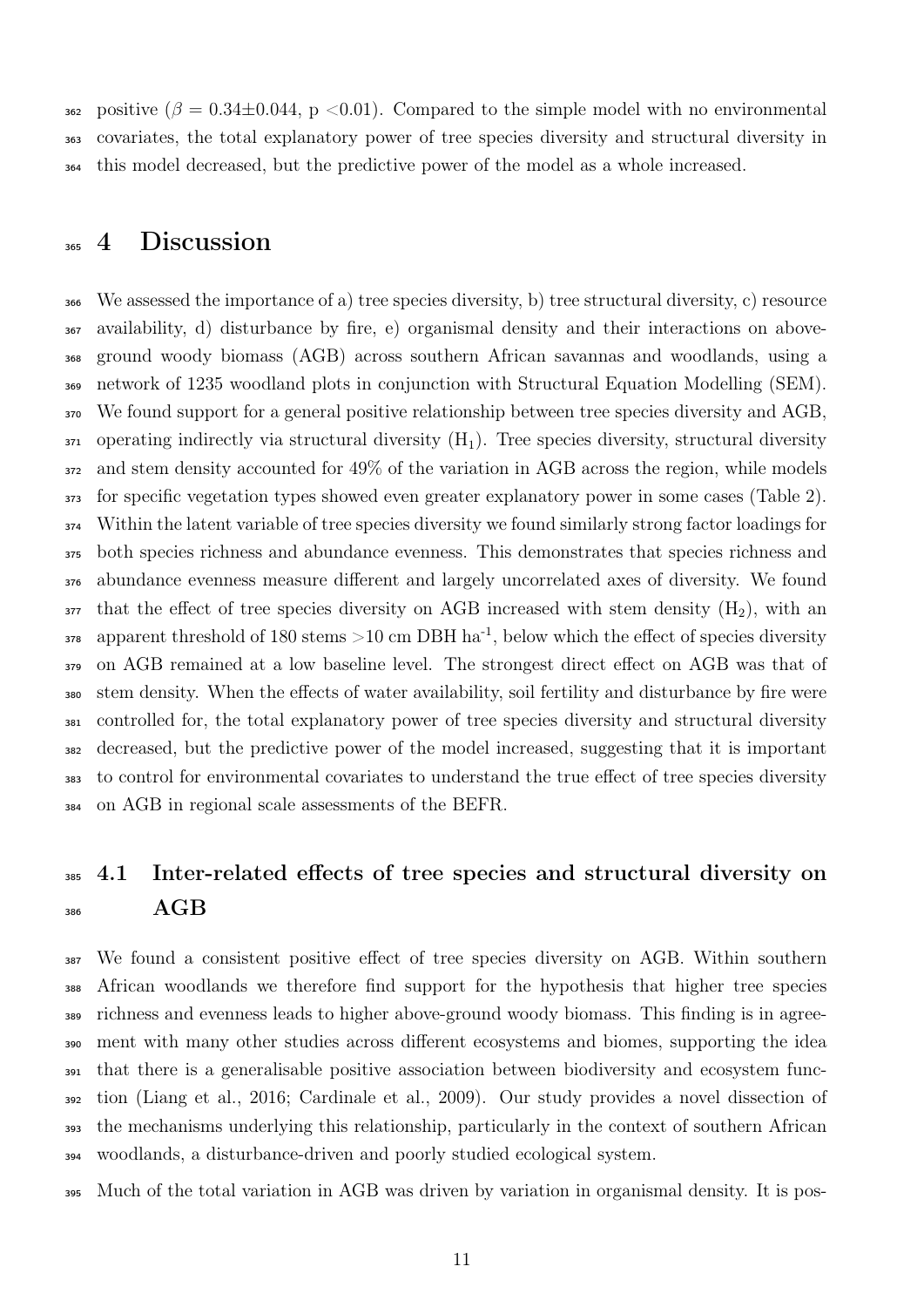sible that within southern African woodlands a higher species diversity allows for a higher stem density through niche separation, which reduces competition between species occupying varying niche space, leading to an increase in total AGB per unit area. The opposite caus- ation is also plausible however, with increased stem density causing higher species richness through an increased probability of encountering new species. We attempted to correct for the correlation between species richness and stem density using extrapolated species richness, which extrapolates a rarefaction curve to its predicted asymptote, thus estimating the total landscape-level species richness which is independent of plot size and stem density. We sug- gest therefore that an increase in tree species diversity through species richness and evenness produces an assemblage of species which can utilise more available light and moisture, result- ing in greater plot-level AGB. This is supported by the moderately strong indirect positive effect of tree species diversity on AGB via structural diversity, and the positive effect of water availability on AGB via stem density in the model which included environmental covariates.

 We found evidence that tree species diversity led to an increase in AGB indirectly via tree 410 structural diversity, and we therefore find support for our second hypothesis  $H_2$ . A higher tree species diversity allows for a greater structural diversity of trees, i.e. greater variation in DBH and height. This may act as a mechanism for niche complementarity, with a can- opy of diversely-sized trees able to take advantage of a greater proportion of the available light. Additionally, the volume of tree above-ground structures is generally correlated with the volume of below-ground structures (Paul et al., [2019\)](#page-31-9). In water and nutrient limited eco- systems especially, variation in rooting depth may constitute a second related axis of niche partitioning driving the observed positive effect of above-ground structural diversity on AGB (Kulmatiski & Beard, [2013\)](#page-29-10). Although we did not measure them here, we would also expect that tree species diversity allows for a greater range of tree functional forms (Pretzsch, [2014\)](#page-31-10), i.e. wider variation in canopy shape and overall growth form; broad flat crowns vs. narrow deep crowns, for example. In forests, where the tree canopy is effectively closed, as the stand matures a more diverse canopy emerges via competition and tree mortality events which open canopy gaps (Muscolo et al., [2014\)](#page-30-10). Indeed, our finding that the strength of the effect of tree diversity on AGB increases with stem density supports this mechanism [\(Figure 6\)](#page-23-0). At low stem densities, competition between mature trees may not occur, meaning that the niche complementarity effect provided by an increase in tree species richness may not be present,  $\alpha$ <sub>27</sub> accounting for the small effect of tree species diversity on AGB below c. 180 trees ha<sup>-1</sup>. In frequently disturbed woodlands such as those studied here, a woodland canopy similar to that of a forest is frequently not reached. Instead, a simple open canopy is maintained that can be made more complex and productive via an increase in species diversity.

 Alternatively, due to the non-linear relationship between biomass and tree size (Bastin et al., [2018\)](#page-26-8), the positive relationship between structural diversity and biomass may also be partly driven by an increased number of large sized trees in plots with higher structural diversity, with large trees contributing disproportionately to biomass. The positive effect of species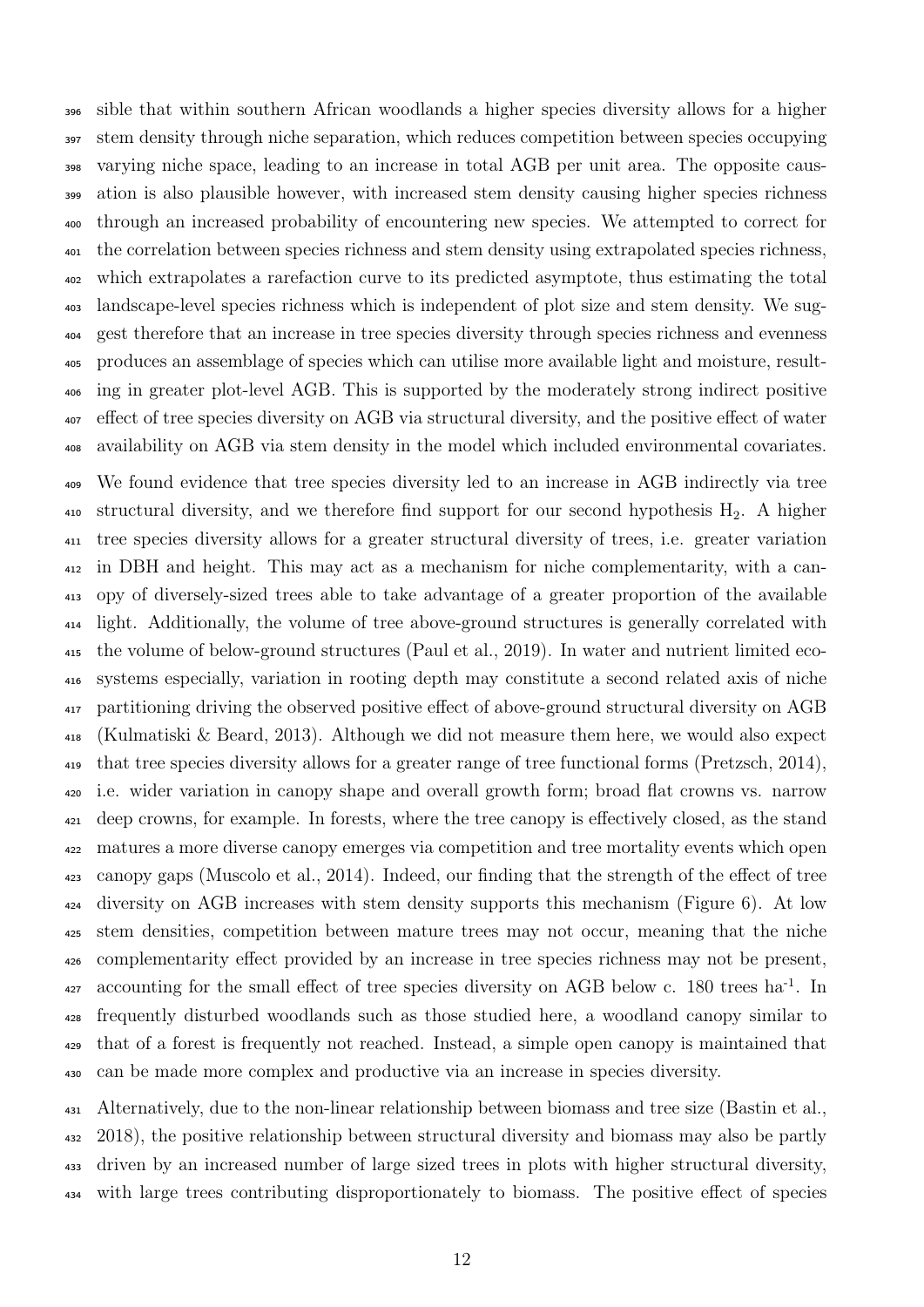diversity on AGB via structural diversity may therefore be due to selection effects, with higher diversity plots supporting larger trees due to species specific variation in functional form (Díaz et al., [2015\)](#page-27-8).

#### 4.2 Organismal density and disturbance

 Disturbance by fire had a negative total effect on AGB, with most of this negative effect coming from the indirect pathway via stem density. This is expected as increased fire fre- quency is a key mechanism by which savannas maintain an open canopy, rather than shifting to a closed canopy forest (Staver et al., [2011\)](#page-32-9). Previous studies have found that southern African woodlands with higher species diversity tend to experience less frequent disturbance by fire and tend to form a more closed canopy with a sparse understorey (Chidumayo, [2013;](#page-27-9) Mutowo & Murwira, [2012\)](#page-30-5). In our study however, we found a positive effect of fire frequency on species diversity, perhaps suggesting that disturbance prevents domination of woodlands by a single dominant species (Chidumayo, [2013;](#page-27-9) Durigan et al., [2020;](#page-27-10) Staver et al., [2009\)](#page-33-7). It is suggested that in savannas where the tree-species pool is largely adapted to fire, increased fire may actually increase tree species diversity by allowing weak competitors to co-exist.

 Disturbances such as fire have the potential to reduce both species diversity and above-ground biomass in the short term, due to increased mortality (Huston, [2014\)](#page-29-11). Unless this effect is accounted for, there is the potential for mistaken causality as both diversity and biomass may correlate. In our model, time since disturbance is accounted for within each plot via the stem density term. Disturbance reduces stem density of large stems (>10 cm DBH), which is expected to increase until the effects of competition preclude further increase (Johnson et al., [2012\)](#page-29-12). Furthermore, our rarefied measure of species diversity accounts for variation <sup>457</sup> in sampling effort and is therefore independent of stem density. Tree species richness should also increase with time since disturbance as with increased stem density the likelihood of including a new species also increases. Outside of the stem density effect, there are multiple causes for variation in tree species diversity in this study. Vegetation types and localities differ in their available species pool, for example. Variation in abiotic environmental factors will also affect species accumulation.

### 4.3 Effects of water availability and soil fertility

 Water availability had a positive total effect on AGB, comparable in size to the total effect of tree species diversity on AGB, while soil fertility had a negative total effect. We expected that higher water availability and soil fertility would lead to higher AGB under the assump- tion that higher resource availability would allow for a greater stem density per unit area, greater productivity per unit area and additionally greater tree species diversity due to niche partitioning (Kraaij & Ward, [2006;](#page-29-13) Shirima et al., [2015\)](#page-32-5). Previous studies in tropical forests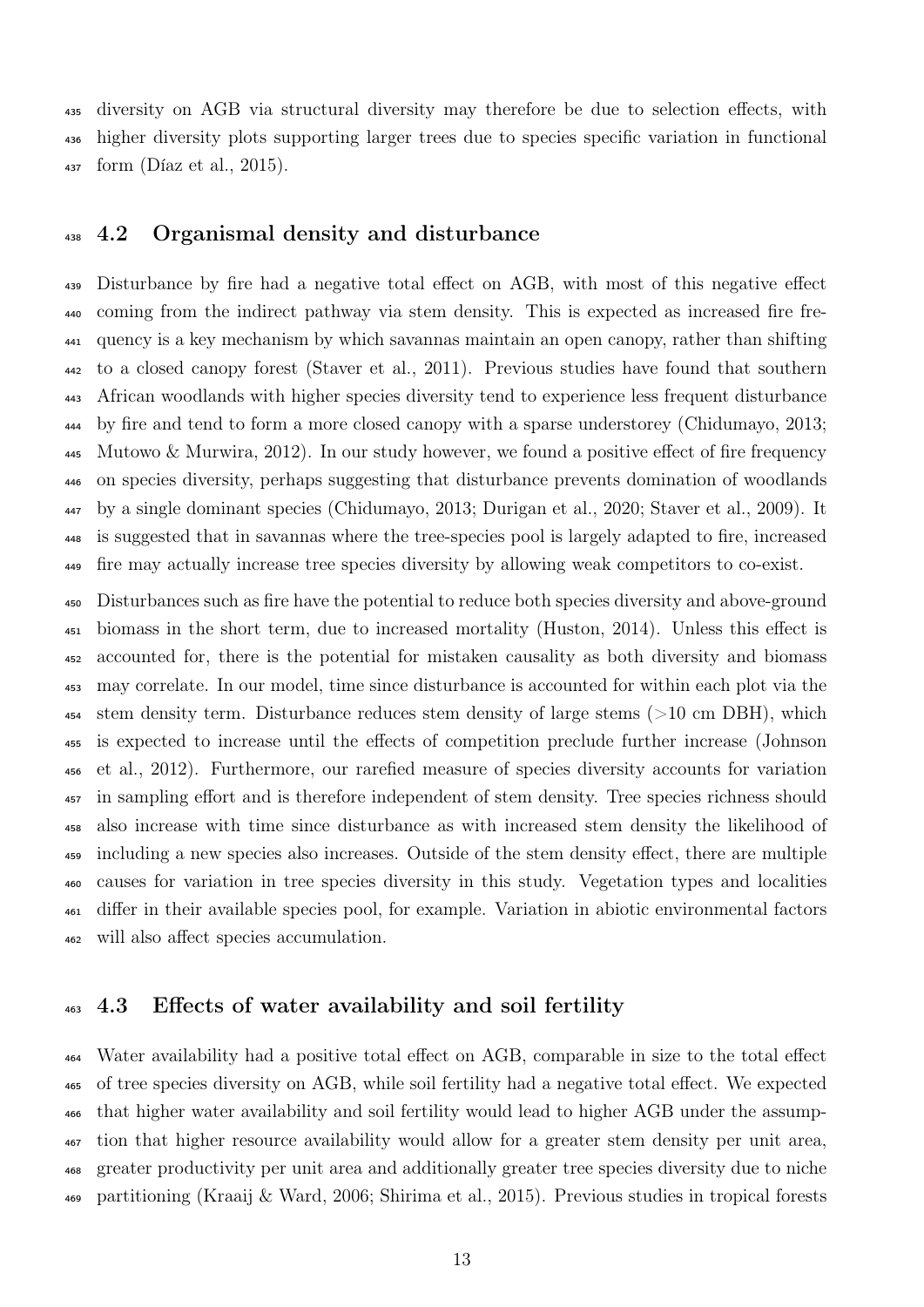have shown that water availability increases AGB both directly and indirectly via increasing tree species diversity and via increasing stand structural diversity (Ali et al., [2019a;](#page-25-1) Ali et al., [2019b;](#page-26-9) Poorter et al., [2017\)](#page-31-11). In this study, we observed indirect positive effects of water availability on AGB via species diversity and a positive but only marginally significant direct effect on AGB. Compared to moist tropical forests, water availability is more of a limiting factor to tree growth in southern African woodlands, which experience frequent drought.

 A negative total effect of soil fertility on AGB is in contrast to other studies in the region and general ecological theory, which predicts a positive effect of soil nutrients on biomass (Scarascia-Mugnozza et al., [2000\)](#page-32-10). The negative total effect of soil fertility on AGB was driven mostly by an indirect negative effect via stem density. The direct effect on AGB however, remained positive and marginally significant, as expected. Model estimates of the effect of soil on AGB were poorly constrained compared with other latent variables. This wide standard error on the model predictions is possibly due to the coarseness and nature of the soil data we used. SoilGrids provides modelled data at 250 m resolution, while soil structure and nutrient content varies at much finer scales in southern African woodlands (Muledi et al., [2017;](#page-30-11) Bucini & Hanan, [2007\)](#page-26-10). It is therefore not surprising that this model path is poorly constrained. Lehmann et al. [\(2014\)](#page-29-2) found similarly weak and poorly constrained relationships for soil in a Structural Equation Model including precipitation, temperature, soil, and fire to predict tree basal area in southern African woodlands. Plot-specific soil data are time-consuming to collect and difficult to compare across studies when different protocols are used. Our study points to the need for further effort in this regard, which may reveal interesting findings about the complex interactions between soil, disturbance and tree diversity in southern African woodlands. Alternatively, Gourlet-Fleury et al. [\(2011\)](#page-28-12) found that environmental filtering of fast-growing species with low wood density on resource poor soils resulted in a decoupling of the soil fertility - AGB relationship. It is possible that at regional scales, variation in species composition could offset resource availability constraints on AGB. However, unlike Gourlet-Fleury et al. [\(2011\)](#page-28-12) disturbance by fire in our study region may further complicate this environmental filtering effect.

### 4.4 Vegetation type responses

 All four vegetation types produced similar results in the simple SEM, with a positive total effect of species diversity on AGB, the majority being indirectly via structural diversity. This demonstrates the robustness of our results, showing they are generalisable across vegetation types in southern Africa. It also demonstrates that similar ecosystem processes are occurring in these vegetation types, despite variation in species composition, overall species richness and mean biomass.

 Core miombo and sparse miombo / Baikiaea woodland vegetation exhibited a small negative direct effect of tree species diversity on AGB, while the total effect, incorporating the indirect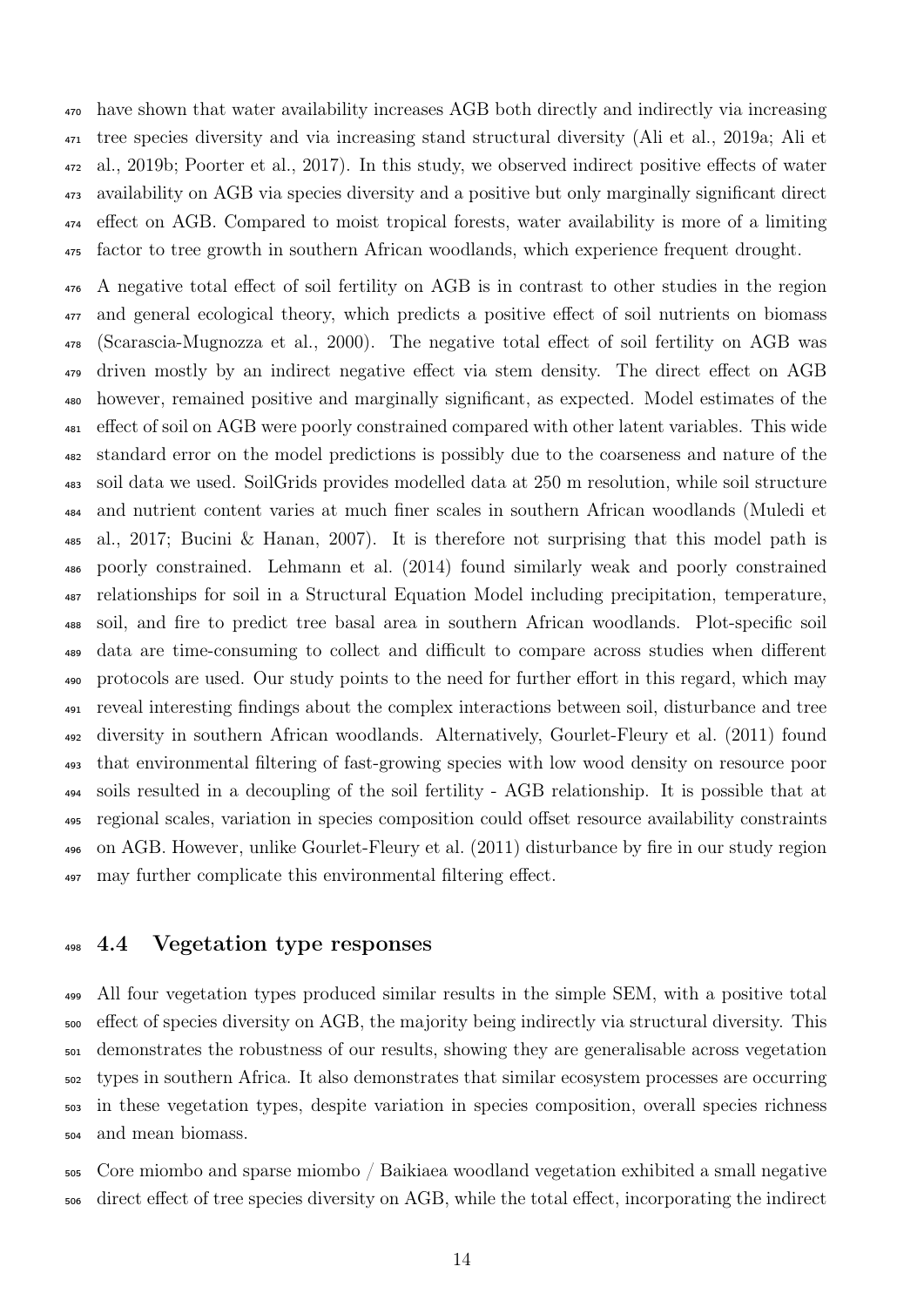effect via structural diversity, remained positive in these vegetation types. Compared to ex- Acacia and Mopane woodlands, miombo woodlands have higher median tree species richness. Ex-Acacia and Mopane woodlands are dominated by fewer tree species, notably Senegalia spp. in ex-Acacia woodlands and Colophospermum mopane in Mopane woodlands, which can produce large canopy dominating trees in the so-called "Cathedral mopane". We postulate that the slight negative effect of tree species richness on AGB in miombo woodlands may be due to an increase in interspecific competition through canopy crowding, but that this effect is not present in ex-Acacia and Mopane woodlands, where the top level of the woodland canopy is dominated often by a single species.

 Higher functional redundancy among tree species in miombo woodlands may lead to smal- ler trees with lower AGB in the most diverse plots, more resembling thicket vegetation and suppressing the few species which tend to create high biomass, such as Julbernadia and Bra- chystegia spp.. In the species-poor Mopane and ex-Acacia woodlands however, the addition of extra species may fill a greater proportional niche space, thus increasing total AGB more.

 Despite Mopane woodland having very low species diversity generally, with often monospecific stands (Timberlake et al., [2010\)](#page-33-8), a positive effect of tree species diversity on AGB was observed. In previous studies across multiple biomes it has been found that the effect of adding species on ecosystem function is stronger in low diversity assemblages (Cardinale et al., [2006;](#page-26-11) Srivastava & Vellend, [2005\)](#page-32-11). This has been attributed to an increase in functional redundancy as species diversity increases. Mopane woodlands also have a negligible effect of species diversity on structural diversity. This may be due to the particular functional forms of species which co-exist with C. mopane, many of which are small shrub-like trees rather than large canopy trees (Timberlake et al., [2010\)](#page-33-8). Larger canopy trees tend to have greater variation in physical structure (Seidel et al., [2019\)](#page-32-12) which would drive an effect of species diversity on structural diversity as we observed in miombo woodlands.

 Ex-Acacia woodlands showed the strongest total effect of species diversity on AGB and was the only vegetation type to show a significant positive direct effect of species diversity on AGB. Ex-Acacia woodlands also had relatively low median species richness compared to miombo, but the addition of new species appears to make a larger difference to the AGB of these plots than in Mopane woodlands. We suggest that this is due mostly to the particular identity of species found in ex-Acacia woodlands and their contribution to ecosystem functioning. Unlike Mopane woodlands, ex-Acacia woodlands contain a wider variety of species which can grow to large canopy trees, albeit at low densities, especially in transition zones with miombo woodlands. Additionally, many more species species in ex-Acacia woodlands are found in the Mimosoideae and Papilionoideae sub-families, of which most are nitrogen-fixing (Tedersoo et al., [2018\)](#page-33-9). Nitrogen availability is often a limiting factor in productivity, making nitrogen- fixing species strong competitors. It is possible that in ex-Acacia dominated woodlands, the presence of a large number of nitrogen-fixing tree species reduces functional redundancy, meaning that the effect of adding species on ecosystem function saturates at a higher species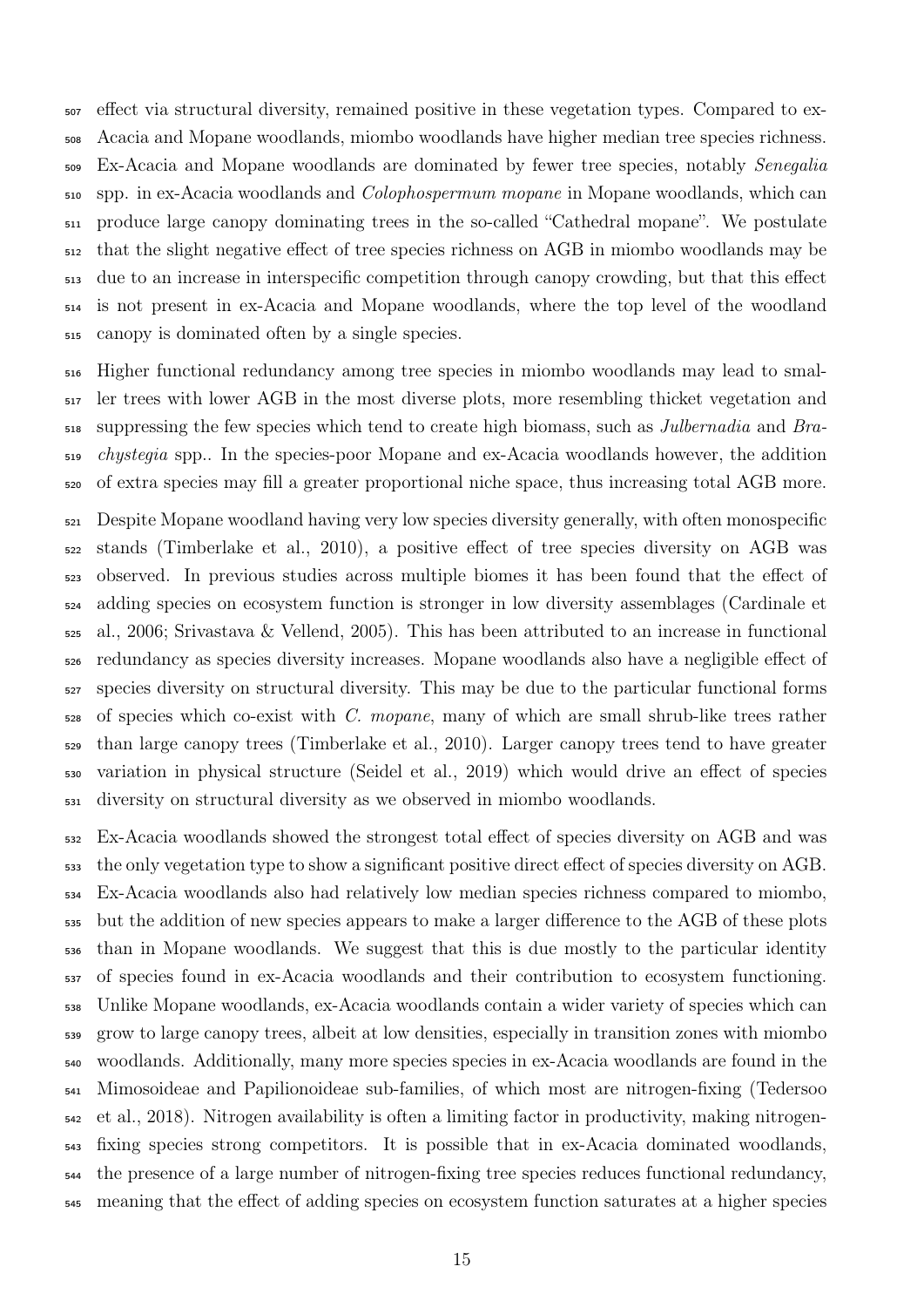richness.

### <sub>547</sub> 5 Conclusions

 In this study we found that even in highly disturbed southern African woodlands, there exists a generalisable positive association between tree species diversity and ecosystem function, quantified as above-ground woody biomass (AGB). Our findings contribute to our under- standing of a universal biodiversity-ecosystem function relationship, one which is moderated in a predictable manner by environmental covariates and their interaction with biodiversity and ecosystem structure. We found that the multiple vegetation types which comprise south- ern African woodlands exhibit similarities in the relationship between species diversity and woody biomass, suggesting that similar processes operate across the region to determine eco- system function. We advocate for explicit inclusion of environmental covariates in regional scale models of biodiversity and ecosystem function. We assert that this is necessary to develop our understanding of the biodiversity-ecosystem function relationship in real-world ecosystems, to progress from experimental mesocosms. We found that much of the effect of species diversity on biomass exists as an indirect effect by increasing the structural di- versity of trees, exemplifying a key mechanism by which tree species diversity determines ecosystem function in savannas, woodlands and forests, where trees comprise a significant, canopy-forming component. The presence of a stem density threshold above which the effect of tree species diversity on AGB increases clearly implies the presence of niche complement- arity effects in southern African woodlands, an aspect which has often been overlooked in previous studies despite its intuitive logic as a determinant of niche complementarity effects in wooded ecosystems. Our study shows that biodiversity change through extensive human- induced land use change in this region will have the greatest negative impact on ecosystem function in areas of high stems density, and in certain vegetation types, specifically Mopane and ex-Acacia woodlands. This raises concerns about the robustness of these ecosystems to further resource extraction and biodiversity loss. Finally, our results provide further evidence of the complex interaction of factors governing biomass and therefore carbon dynamics in disturbance-driven wooded ecosystems, which currently represent the greatest uncertainty in the global terrestrial carbon sink.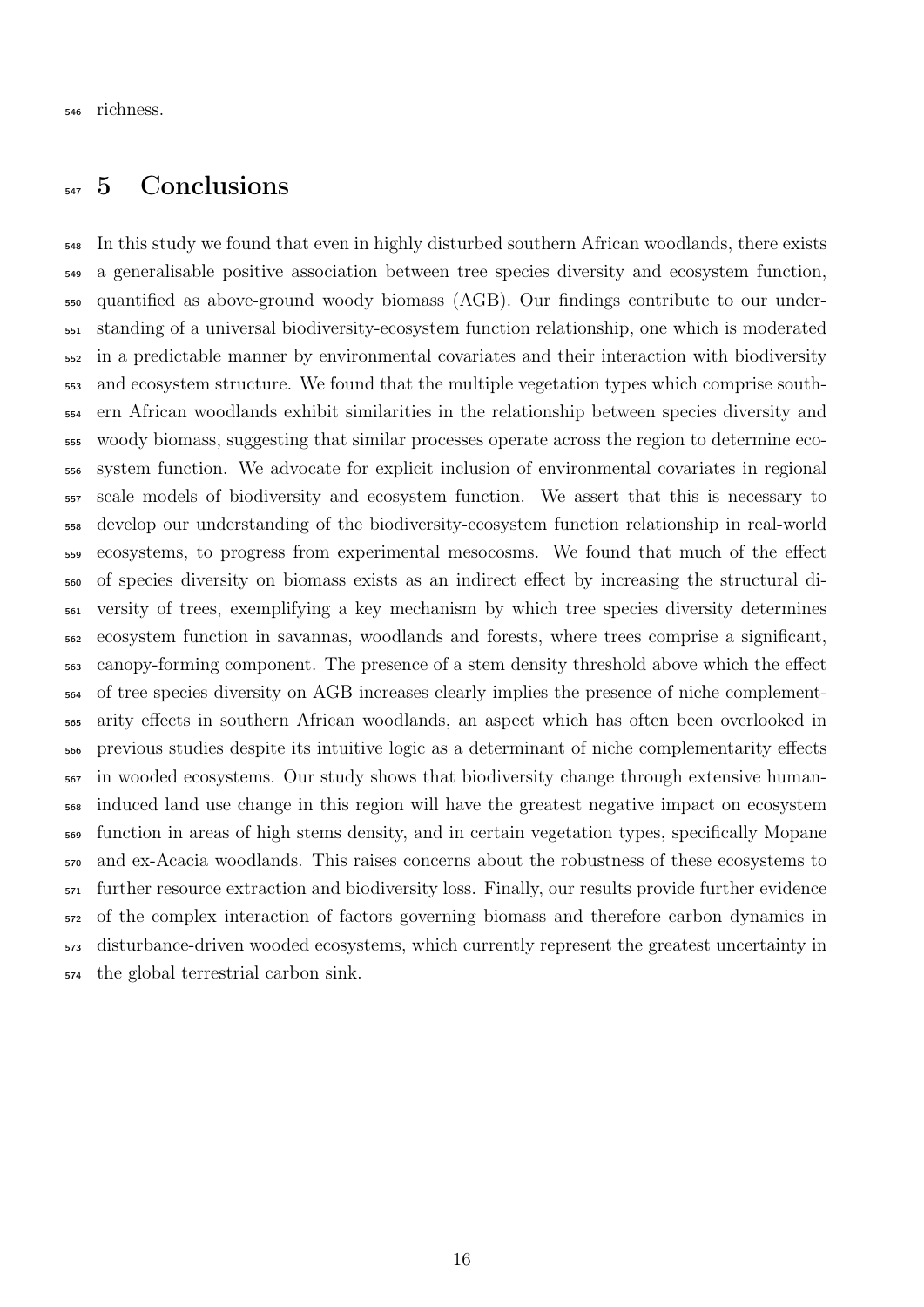#### <span id="page-16-0"></span>5756 Tables

Table 1: Description of the biogeographical clusters to which each <sup>p</sup>lot in the study was assigned. Indicator species were generated usingDufrene-Legendre indicator species analysis (Dufrêne & Legendre, [1997\)](#page-27-11) implemented with indval() from the labdsv <sup>R</sup> package (Roberts, [2019\)](#page-31-12) and represent species which define the <sup>g</sup>iven cluster. Dominant species were identified by choosing the species with the largest meanplot level proportional AGB (Above-Ground woody Biomass) within each cluster.  $N =$  number of plots in cluster. Numeric values of species richness, stems ha<sup>-1</sup> and AGB represent medians and interquartile ranges (75th percentile - 25th percentile).

<span id="page-16-1"></span>

| Cluster                  | Dominant species                                                                                                                                      | Indicator species                                                             |                 | <b>Species</b><br>Richness | Stem density<br>$(\text{stems ha}^{-1})$ | AGB<br>$(t \text{ ha}^{-1})$ |
|--------------------------|-------------------------------------------------------------------------------------------------------------------------------------------------------|-------------------------------------------------------------------------------|-----------------|----------------------------|------------------------------------------|------------------------------|
| Core miombo              | Brachystegia spiciformis<br>Parinari curatellifolia<br>Julbernardia paniculata<br>Uapaca kirkiana<br>Brachystegia boehmii<br>Brachystegia spiciformis |                                                                               | 523             | 20(16.9)                   | 204(142.5)                               | 44.2(36.11)                  |
| ex-Acacia                | Spirostachys africana<br>Senegalia burkei<br>Senegalia nigrescens                                                                                     | Euclea racemosa<br>Vachellia nilotica<br>Spirostachys africana                | 12(10.3)<br>188 |                            | 181(166.5)                               | 54.5(61.33)                  |
| Mopane                   | Colophospermum mopane<br>Androstachys johnsonii<br>Kirkia acuminata                                                                                   | Colophospermum mopane<br>Psuedolachnostylis maprouneifolia<br>Lannea discolor |                 | 10(10.2)                   | 186(125.6)                               | 42.7(32.83)                  |
| Sparse miombo / Baikiaea | Baikiaea plurijuga<br>Burkea africana<br><i>Pterocarpus angolensis</i>                                                                                | Burkea africana<br>Baikiaea plurijuga<br>Pterocarpus angolensis               |                 | 12(13.7)                   | 178(129.5)                               | 36.9(26.98)                  |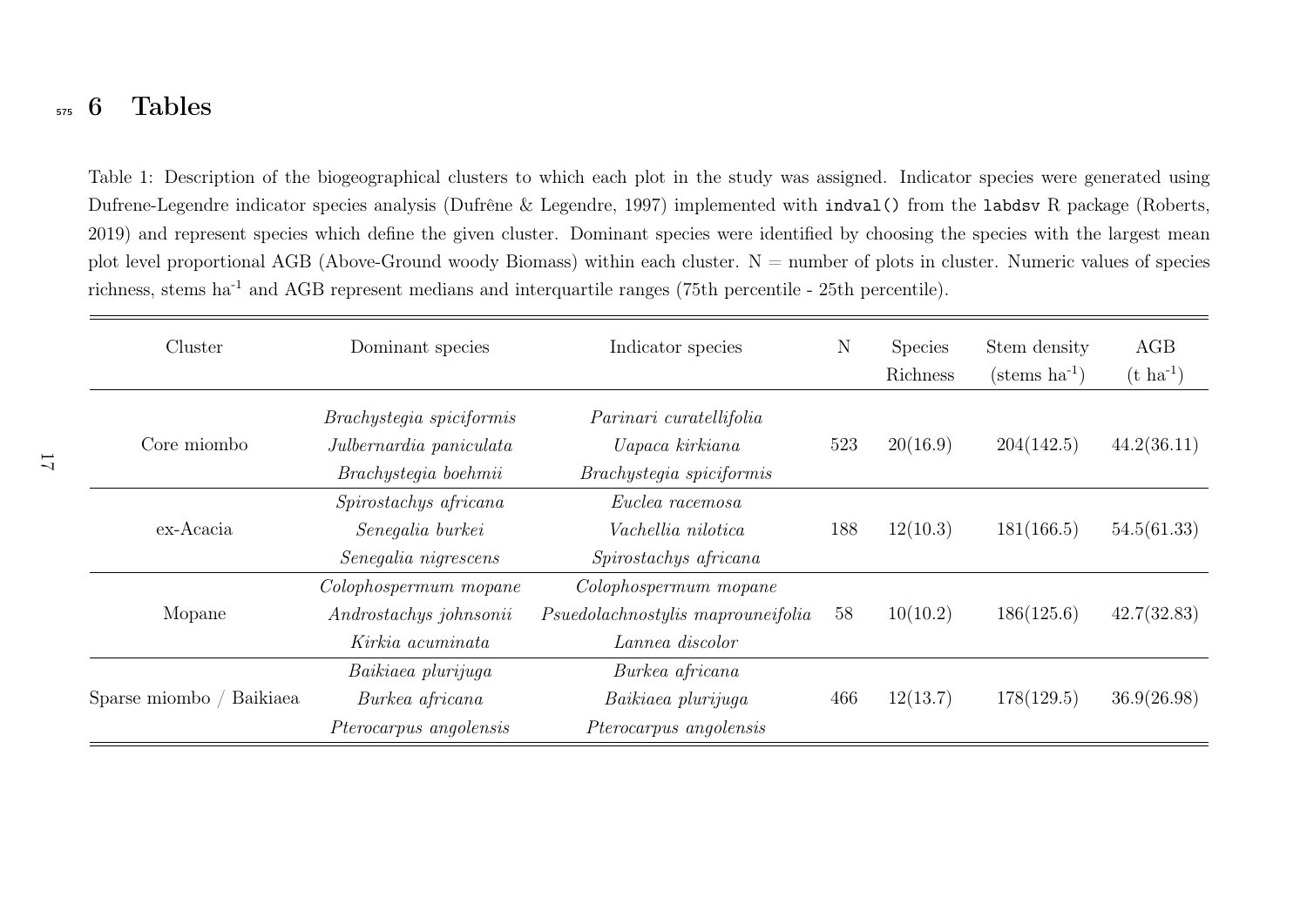<span id="page-17-0"></span>Table 2: Model fit statistics for Structural Equation Models investigating the effects of tree diversity and stem density on AGB [\(Figure 4\)](#page-21-0).  $N =$  number of plots in cluster,  $\chi^2 =$  Chisquared fit statistic,  $DoF$  = model degrees of freedom,  $CFI$  = Comparative Fit Index, TLI = Tucker-Lewis Index, RMSEA = Root Mean Square Error of Approximation,  $R^2$  AGB = R-squared of AGB (Above-Ground Biomass).

| Cluster                  | N    | $\chi^2$ | DoF | <b>CFI</b> | TLI   | RMSEA | $R^2$ AGB |
|--------------------------|------|----------|-----|------------|-------|-------|-----------|
| Core miombo              | 523  | 78.670   | 6   | 0.904      | 0.759 | 0.140 | 0.490     |
| ex-Acacia                | 188  | 9.570    | 6   | 0.952      | 0.879 | 0.130 | 0.830     |
| Mopane                   | 58   | 19.880   | 6   | 0.834      | 0.584 | 0.240 | 0.510     |
| Sparse miombo / Baikiaea | 466  | 43.870   | 6   | 0.914      | 0.784 | 0.130 | 0.580     |
| All                      | 1235 | 91.380   | 6   | 0.937      | 0.843 | 0.120 | 0.490     |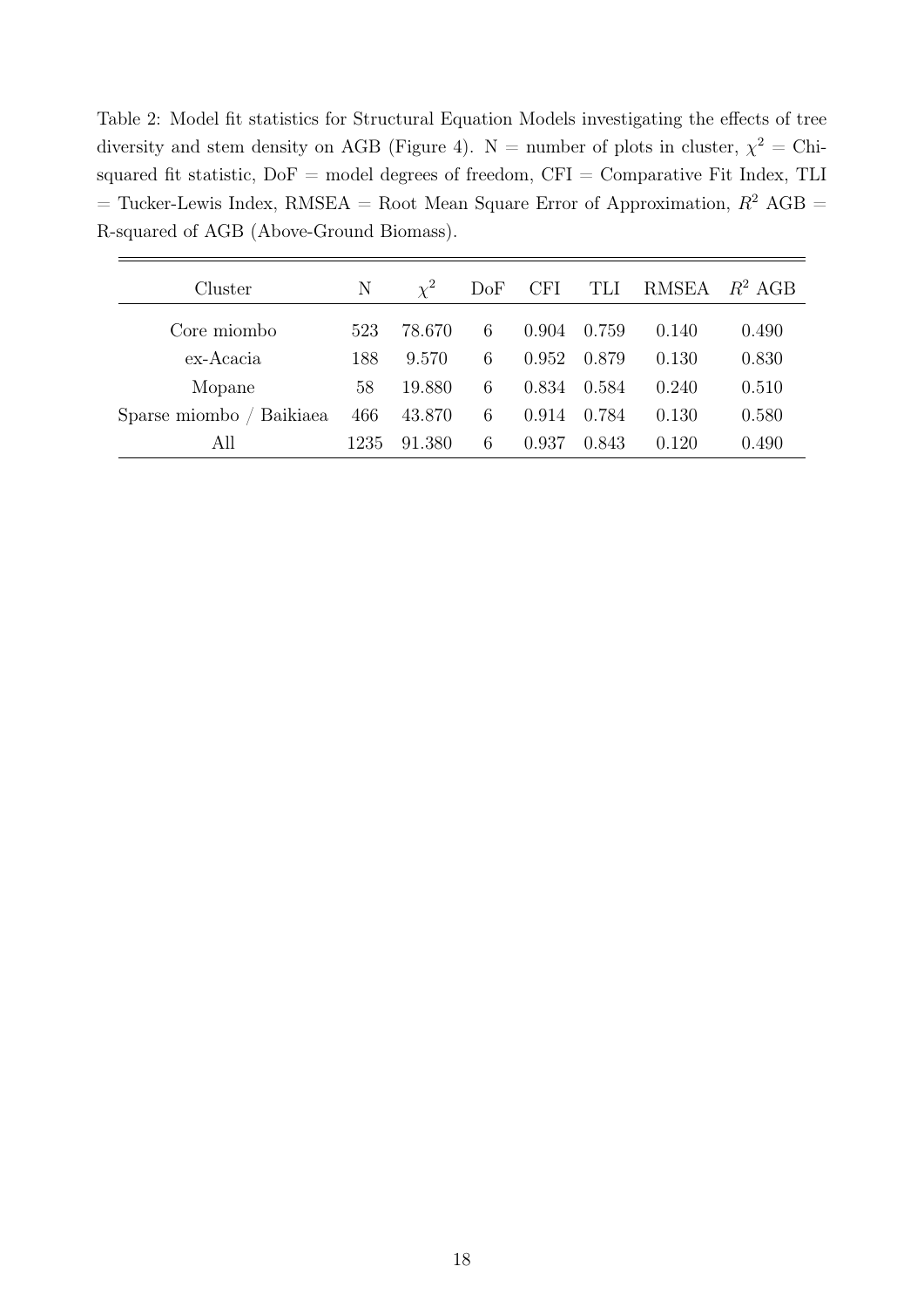<span id="page-18-0"></span>5767 Figures



Figure 1: The locations of the 1235 <sup>p</sup>lots used in this study, with respect to the distribution of mesic savanna vegetation according to Hopkins& White ([1987\)](#page-28-13). Each pane<sup>l</sup> shows <sup>p</sup>lots categorized by their vegetation type as defined by the vegetation types in [Table](#page-16-1) 1.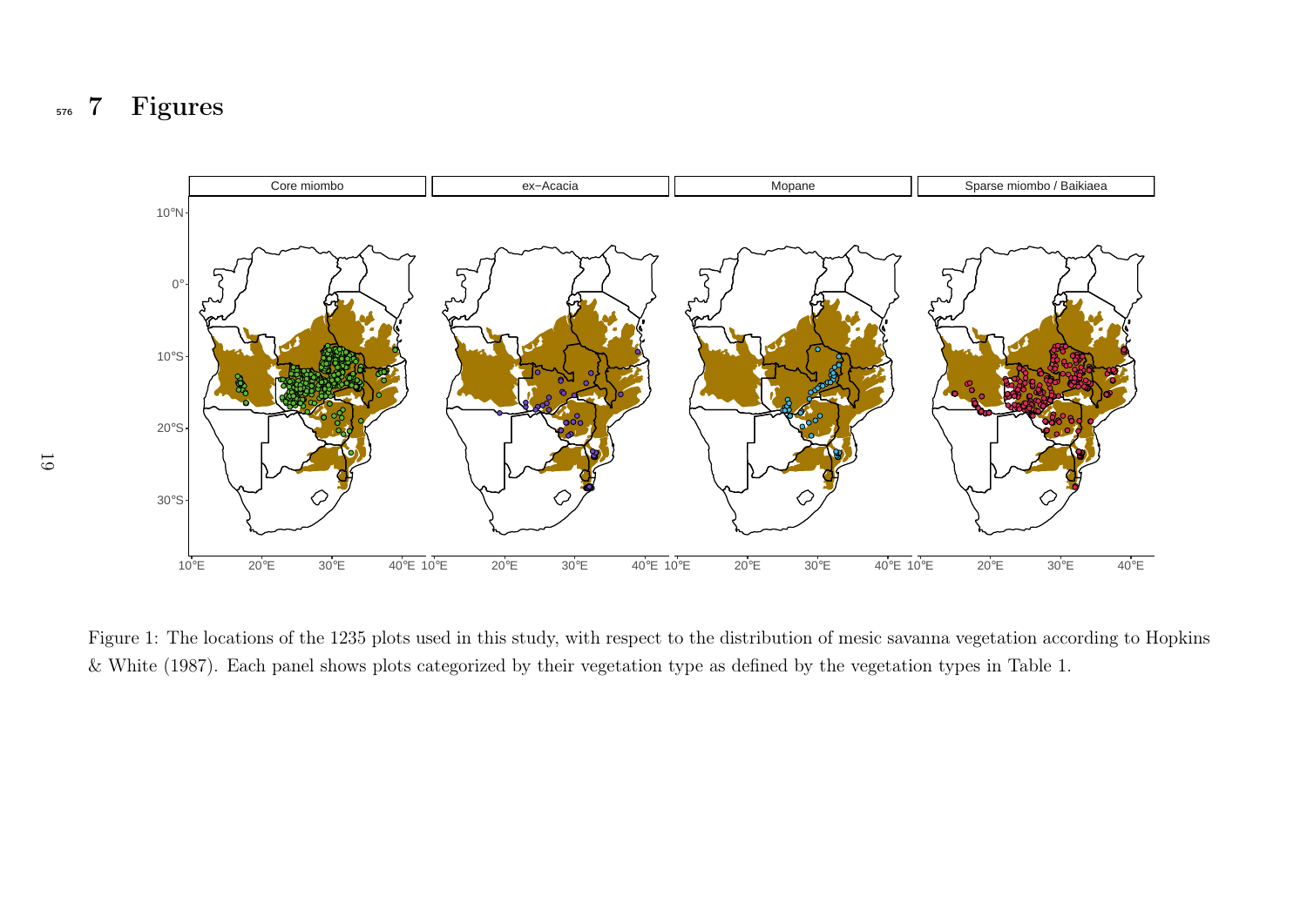

<span id="page-19-0"></span>Figure 2: Conceptual Directed Acyclic Graph (DAG) showing the theoretical relationships between environmental factors, tree species diversity, tree structural diversity, stem density, and AGB (Above-Ground Woody Biomass). Hypothesised paths of causation are depicted as arrows from predictor to response. Open arrow heads track the direction of each arrow along its path.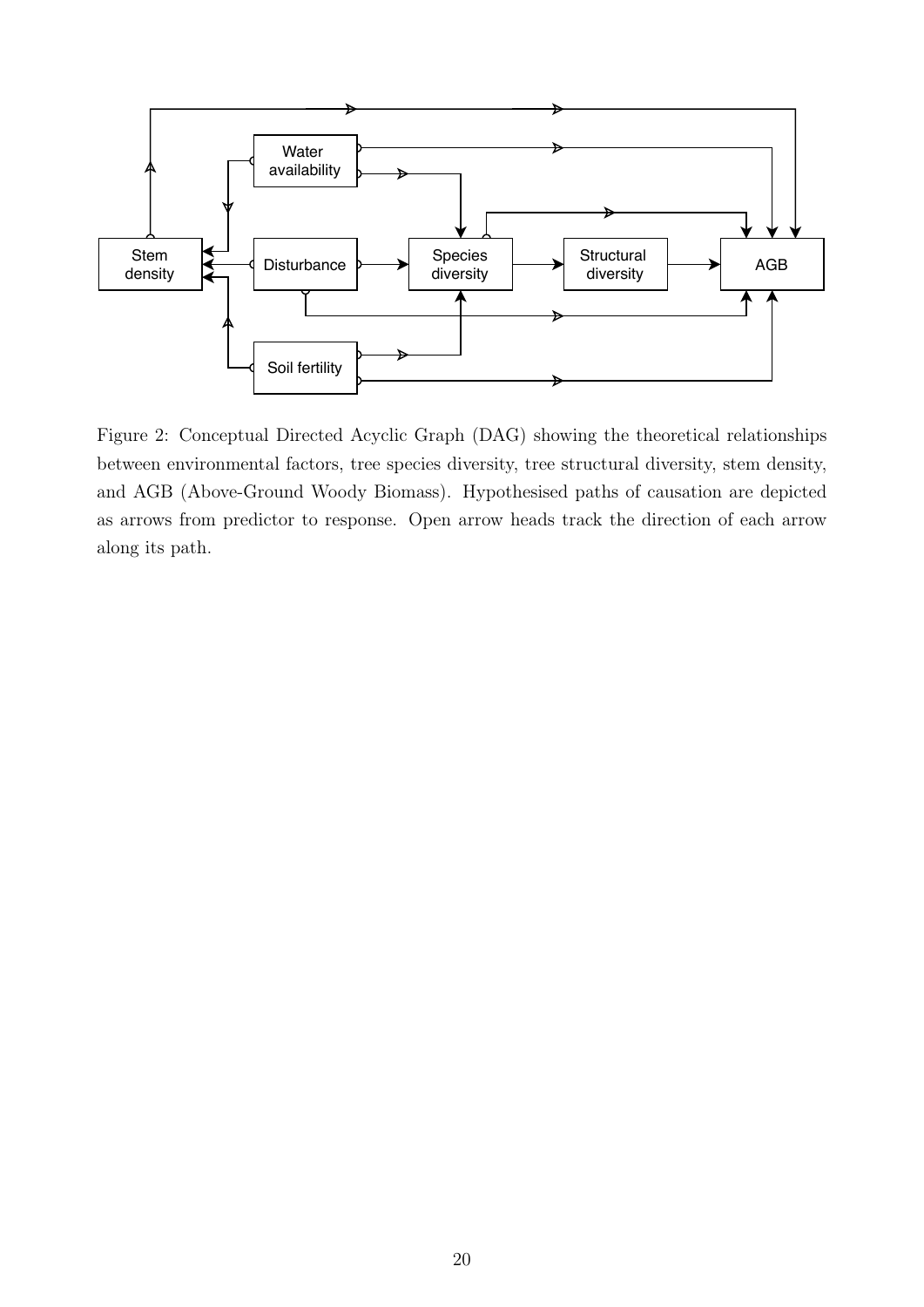

<span id="page-20-0"></span>Figure 3: Correlation matrix of standardised observed variables used in the SEMs (Structural Equation Models), with Pearson correlation coefficients  $(r)$  coloured according to sign  $(+ve$ red, −ve blue) and shaded by strength of correlation. Correlation coefficients marked by a circle indicate that the 95% confidence interval of r overlapped zero. Colours of variable names group them into latent variables used in the SEMs:  $red = soil$  fertility, blue  $=$  disturbance, turquoise  $=$  water availability, green  $=$  tree species diversity, purple  $=$  tree structural diversity. See Table S1 for a full assessment of correlation fit statistics.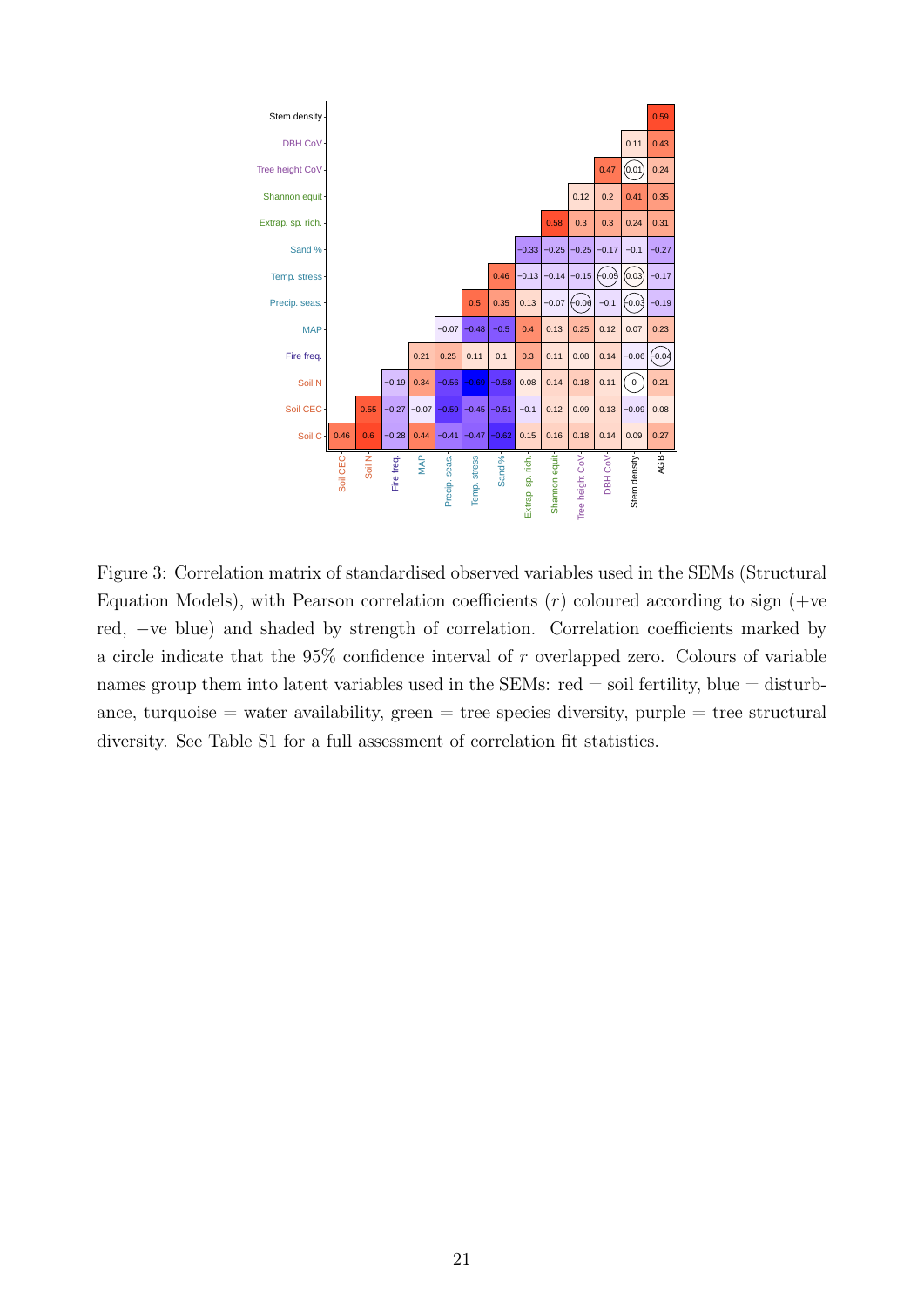

<span id="page-21-0"></span>Figure 4: Path diagram with regression coefficients for the tree diversity SEM (Structural Equation Model), including plots from all vegetation clusters. Latent variables are shown as circles while observed variables are shown as rectangles. Standardised path coefficients are shown as solid arrows pointing from predictor to response with the effect size of the path coefficient expressed in terms of standard deviations on the latent variable response scale. The observed variables that inform the latent variables are connected by dotted arrows, and observed variables with loadings set to one are connected by dashed arrows. Measurement errors of exogenous variables are omitted for clarity.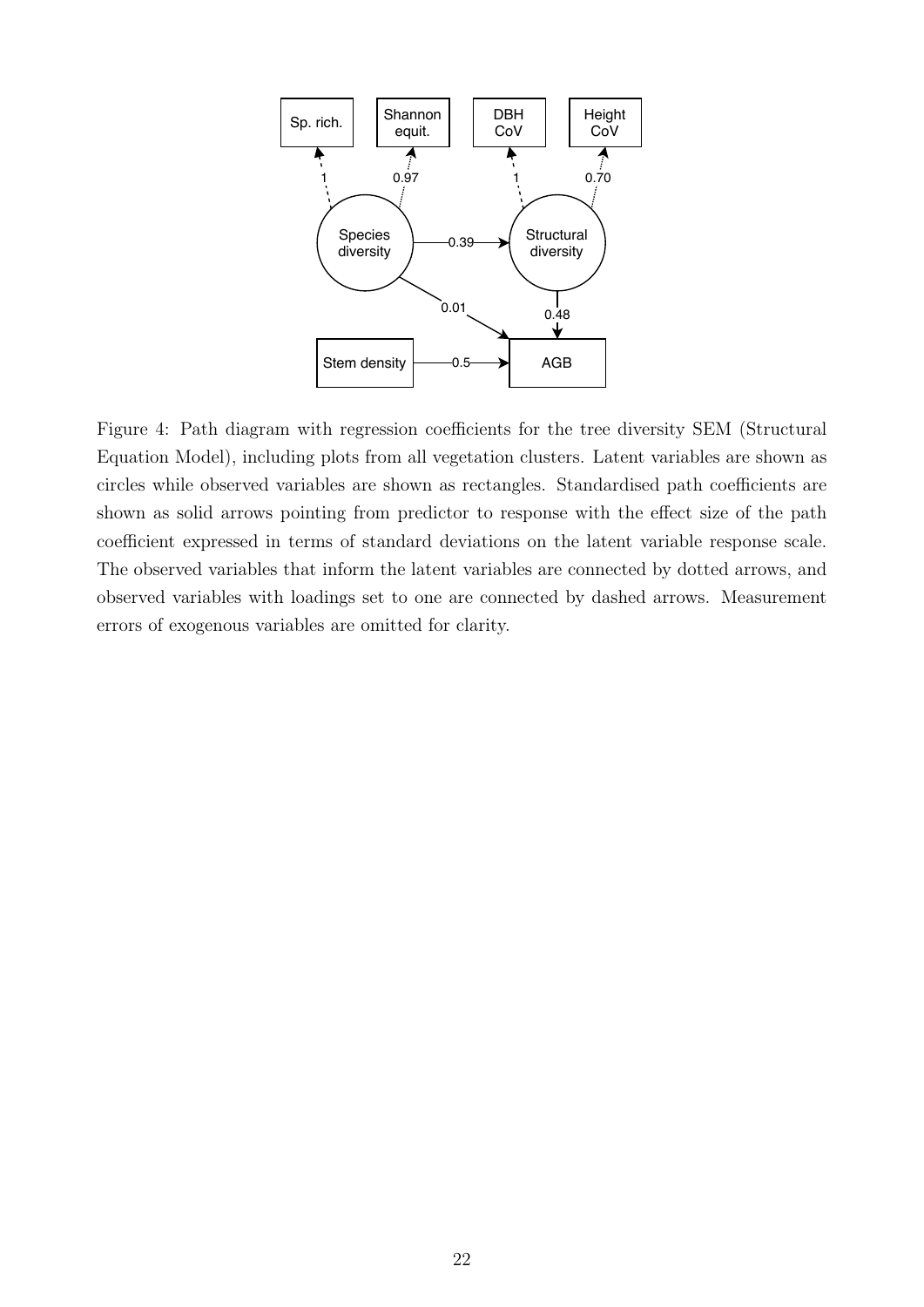

<span id="page-22-0"></span>Figure 5: Unstandardised path coefficients for the effects of tree diversity on AGB (Above-Ground Woody Biomass), mediated by the effect of stand structural diversity. Path coefficients are ±1 standard error. Path coefficients where the interval (standard error) does not overlap zero are considered to be significant effects.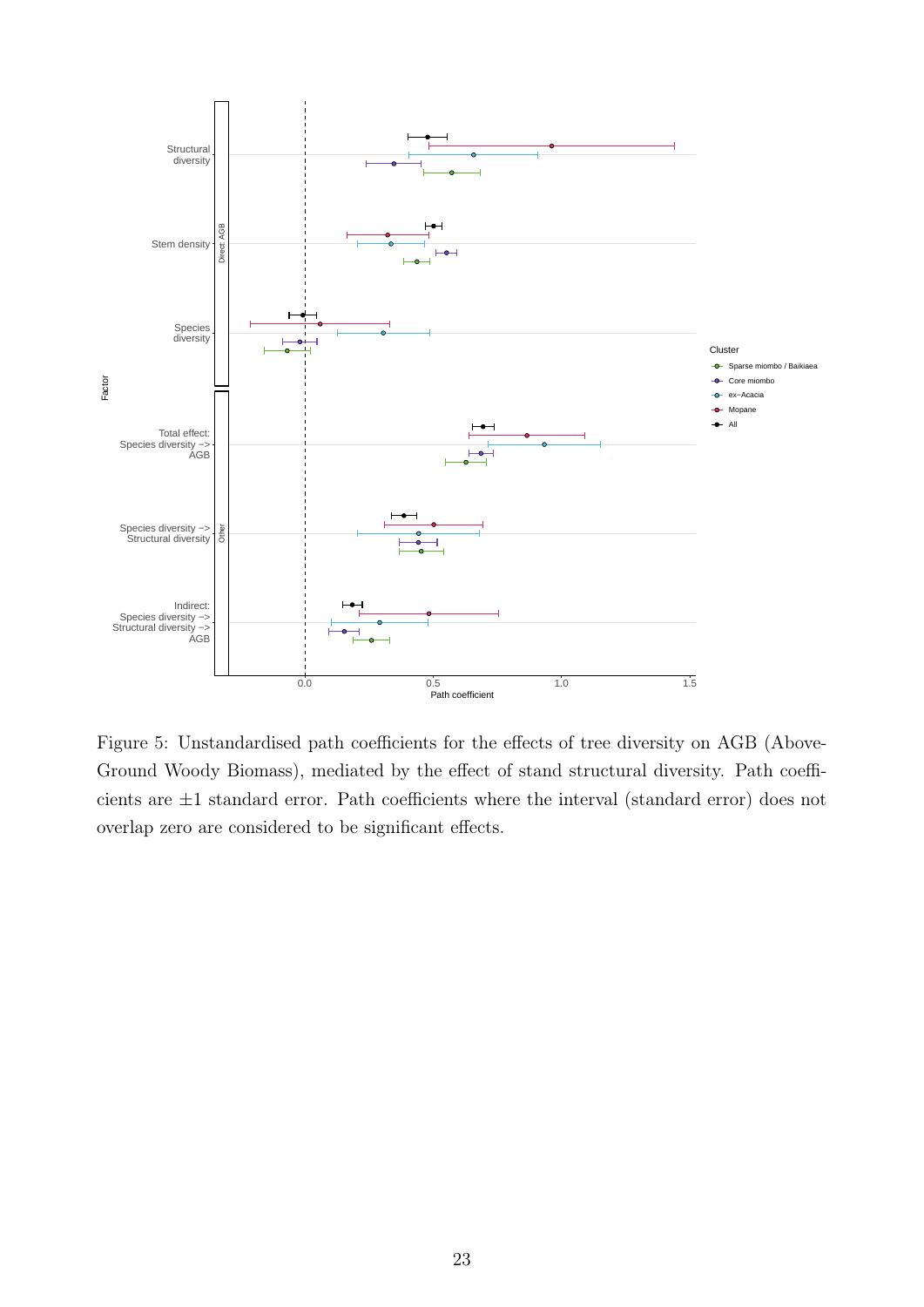

<span id="page-23-0"></span>Figure 6: Line plots showing the variation in SEM (Structural Equation Model) path coefficients among latent variables, across datasets with different mean stem density. Smoothed lines are loess curves with  $\pm 1$  standard error shaded bars. AGB = Above-Ground woody Biomass. Arrows in plot titles indicate causal paths in SEM models. Where multiple arrows are present, as in c), this indicates an indirect pathway via an intermediate variable. a) shows the direct effect of species diversity on structural diversity. b) and d) show the direct effects of species diversity and structural diversity on AGB, respectively. c) shows the indirect effect of species diversity on AGB via structural diversity. e) shows the total effect of species diversity on AGB, incorporating both the direct effect and the indrect effect via structural diversity.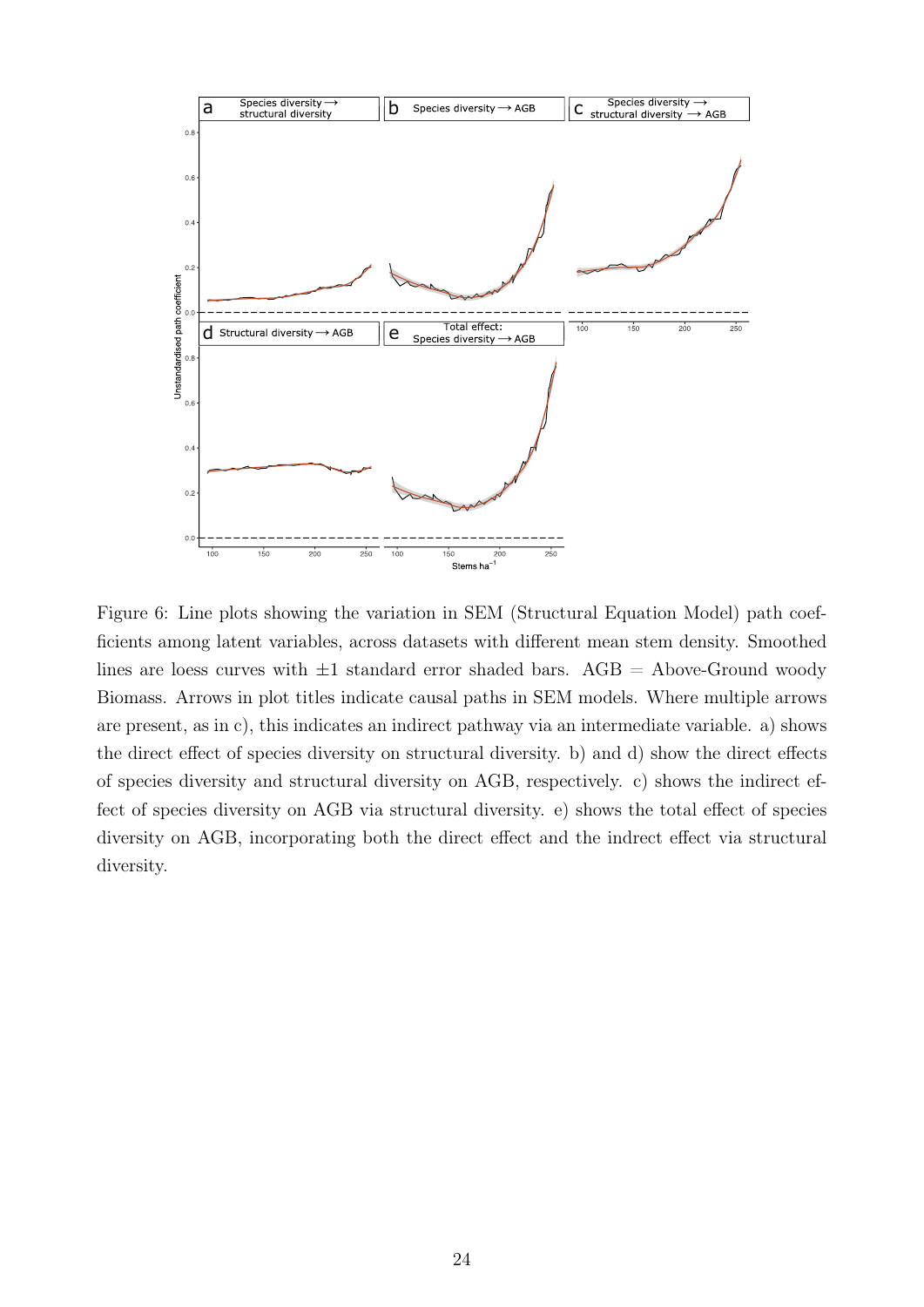

<span id="page-24-0"></span>Figure 7: Path diagram with regression coefficients for the SEM (Structural Equation Model) incorporating environmental covariates and tree species and structural diversity across all five vegetation types. Latent variables are shown as circles while observed variables are shown as rectangles. Standardised path coefficients are shown as solid arrows pointing from predictor to response, with the effect size of the path coefficient expressed in terms of standard deviations on the latent variable response scale. Observed variables that inform the latent variables are connected by dotted arrows, observed variables with loading set to one are connected by dashed arrows. Measurement errors of exogenous variables are omitted for clarity.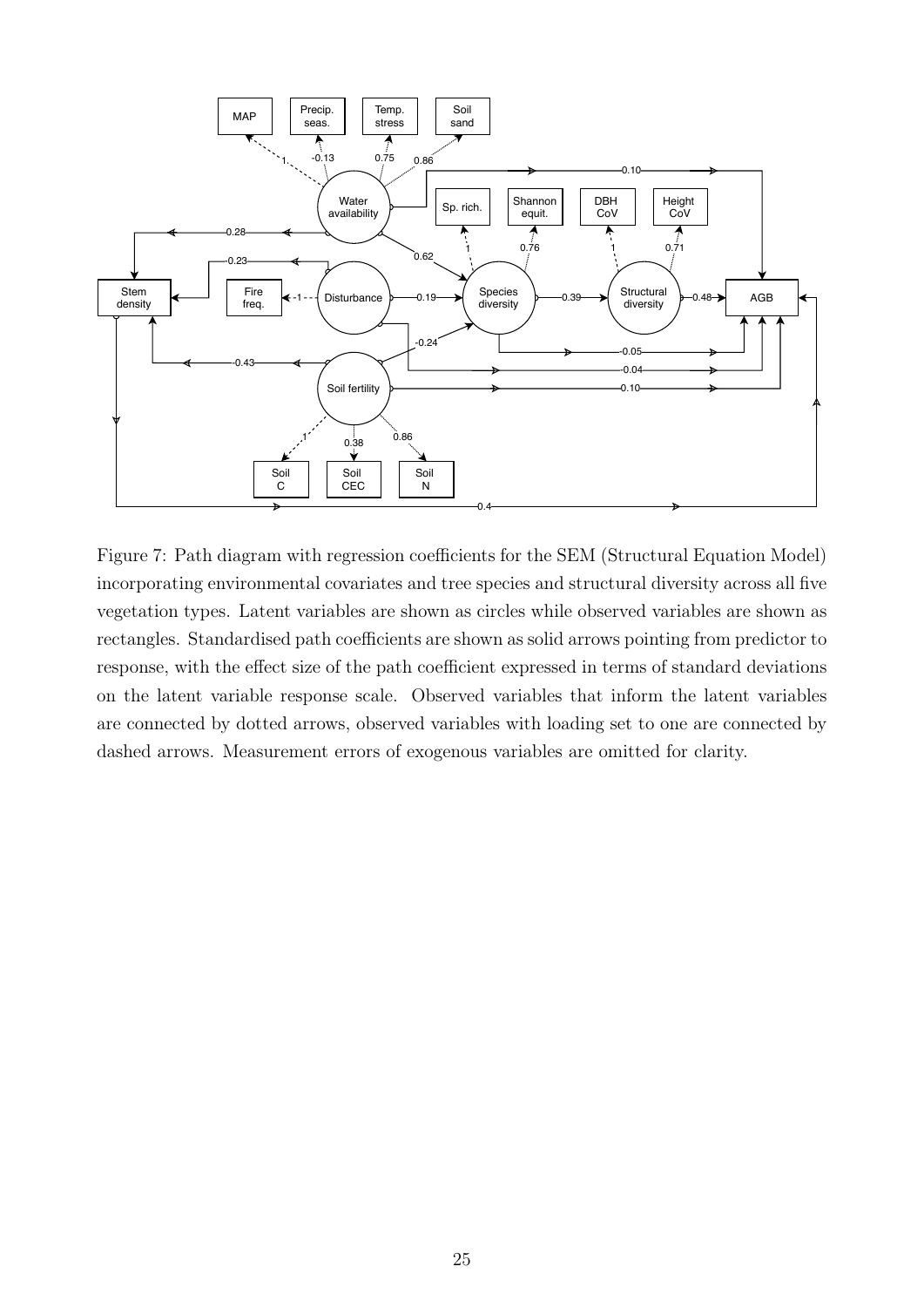### <sup>577</sup> 8 Acknowledgements

 This work is funded by a NERC E3 Doctoral Training Partnership PhD studentship at the University of Edinburgh (John L. Godlee, Grant No. NE/L002558/1). The data for this study was contributed by a number of independently funded projects and was assembled and prepared by SEOSAW (A Socio-Ecological Observatory for Southern African Woodlands, <https://seosaw.github.io>), an activity of the Miombo Network and a NERC-funded pro- ject (Grant No. NE/P008755/1). Revisions of the SEOSAW dataset were funded by Savan- naChange, a GCRF/University of Edinburgh funded project. We thank all data providers and the field assistance they received in collecting plot data. JMBC was supported by the Natural Environment Research Council (Agreement PR140015 between NERC and the Na-tional Centre for Earth Observation).

### 9 Author contribution

 JLG and KGD conceived the study. JLG conducted data analysis, data management for further versions of the SEOSAW dataset, and wrote the manuscript. CMR conceived the SEOSAW database and conducted data management for earlier versions of the SEOSAW dataset. JLG, CMR, DB, ETAM, HGT, JMBC, KGD, MF, MW, MtB, RMH and SS con- tributed to manuscript revisions. JLG, AM, AS, AVC, CMR, DJD, FMG, IM, JJT, JPGMC, JW, MF, MtB, MW, NSR, RR, SJB, SM and SS contributed to experimental design, field data collection, data preparation and data management of parts of the dataset used in this study.

### 10 Data Availability

 An anonymised version of the data that support the findings of this study are available at this DOI: <https://doi.org/10.7488/ds/3095>.

# References

<span id="page-25-0"></span> Ahlstrom, A., M. R. Raupach, G. Schurgers, B. Smith, A. Arneth, M. Jung, M. Reichstein, J. G. Canadell, P. Friedlingstein, A. K. Jain et al. (2015). 'The dominant role of semi- arid ecosystems in the trend and variability of the land CO2 sink'. In: Science 348.6237, pp. 895–899. doi: [10.1126/science.aaa1668](https://doi.org/10.1126/science.aaa1668).

<span id="page-25-1"></span>Ali, A., S. Lin, J. He, F. Kong, J. Yu & H. Jiang (2019a). 'Big-sized trees overrule remaining

trees' attributes and species richness as determinants of aboveground biomass in tropical

607 forests'. In: Global Change Biology 25, pp. 2810–2824. DOI: [10.1111/gcb.14707](https://doi.org/10.1111/gcb.14707).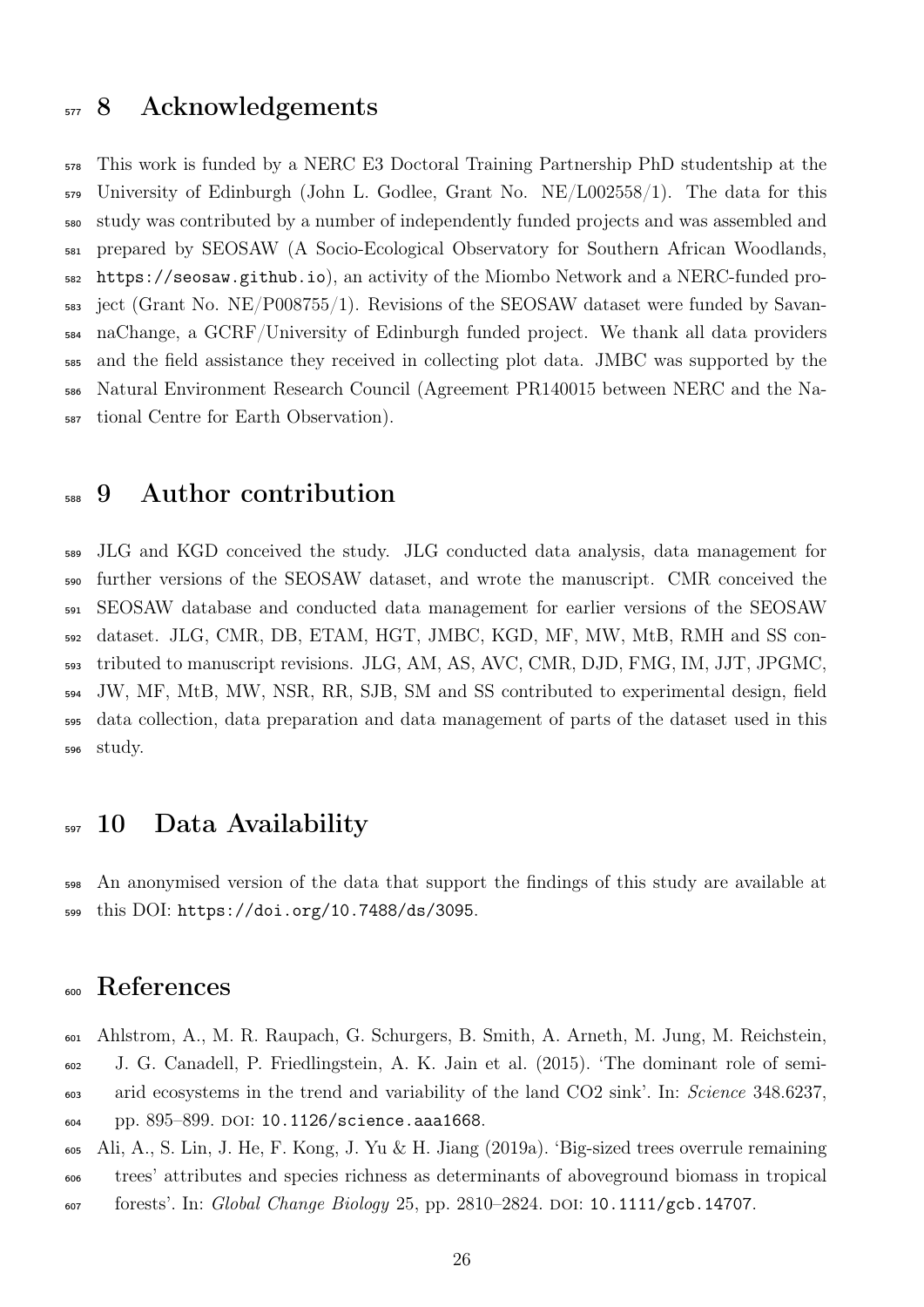- <span id="page-26-9"></span> Ali, A., S. Lin, J. He, F. Kong, J. Yu & H. Jiang (2019b). 'Climate and soils determine aboveground biomass indirectly via species diversity and stand structural complexity in  $\mu$ <sub>610</sub> tropical forests'. In: Forest Ecology and Management 432, pp. 823–831. DOI: [10.1016/j.](https://doi.org/10.1016/j.foreco.2018.10.024)
- [foreco.2018.10.024](https://doi.org/10.1016/j.foreco.2018.10.024).
- <span id="page-26-2"></span> Barry, K. E., L. Mommer, J. van Ruijven, C. Wirth, A. J. Wright, Y. Bai, J. Connolly, G. B. De Deyn, H. de Kroon, F. Isbell et al. (2019). 'The future of complementarity:  $\mu_{614}$  Disentangling causes from consequences'. In: Trends in Ecology & Evolution 34.2, pp. 167–
- 615 180. DOI: [10.1016/j.tree.2018.10.013](https://doi.org/10.1016/j.tree.2018.10.013).
- <span id="page-26-8"></span> Bastin, J., E. Rutishauser, J. R. Kellner, S. Saatchi, R. Pélissier, B. Hérault, F. Slik, J. Bogaert, C. De Cannièire, A. R. Marshall et al. (2018). 'Pan-tropical prediction of forest
- structure from the largest trees'. In: Global Ecology and Biogeography 27.11, pp. 1366–1383.
- $_{619}$  DOI: [https://doi.org/10.1111/geb.12803](https://doi.org/https://doi.org/10.1111/geb.12803).
- <span id="page-26-6"></span>Beaujean, A. A. (2014). Latent variable modeling using R. New York NY, USA: Routledge.
- <span id="page-26-5"></span> Booth, Trevor H., Henry A. Nix, John R. Busby & Michael F. Hutchinson (2014). 'BIOCLIM: the first species distribution modelling package, its early applications and relevance to
- 623 most current MaxEnt studies'. In: 20.1, pp. 1-9. DOI: [10.1111/ddi.12144](https://doi.org/10.1111/ddi.12144). URL: [https:](https://doi.org/10.1111%2Fddi.12144)
- [//doi.org/10.1111%2Fddi.12144](https://doi.org/10.1111%2Fddi.12144).
- <span id="page-26-1"></span> Brockerhoff, E. G., L. Barbaro, B. Castagneyrol, D. I. Forrester, B. Gardiner, J. R. González- Olabarria, P. O'B. Lyver, N. Meurisse, A. Oxbrough, H. Taki et al. (2017). 'Forest biod- iversity, ecosystem functioning and the provision of ecosystem services'. In: Biodiversity 628 and Conservation 26.13, pp. 3005-3035. DOI: [10.1007/s10531-017-1453-2](https://doi.org/10.1007/s10531-017-1453-2).
- <span id="page-26-10"></span>629 Bucini, G. & N. P. Hanan (2007). 'A continental-scale analysis of tree cover in African 630 savannas'. In: Global Ecology and Biogeography 16, pp. 593–605. DOI:  $10.1111/j.1466$ [8238.2007.00325.x](https://doi.org/10.1111/j.1466-8238.2007.00325.x).
- <span id="page-26-3"></span> Campbell, B. M., ed. (1996). The miombo in transition: Woodlands and welfare in Africa. Bogor, Indonesia: Centre for International Forestry Research.
- <span id="page-26-11"></span> Cardinale, B. J., D. S. Srivastava, J. E. Duffy, J. P. Wright, A. L. Downing, M. Sankaran & C. Jouseau (2006). 'Effects of biodiversity on the functioning of trophic groups and 636 ecosystems'. In: Nature 443.7114, pp. 989-992. DOI: [10.1038/nature05202](https://doi.org/10.1038/nature05202).
- <span id="page-26-0"></span>Cardinale, B. J., D. S. Srivastava, J. E. Duffy, J. P. Wright, A. L. Downing, M. Sankaran,
- C. Jouseau, M. W. Cadotte, I. T. Carroll, J. J. Weis et al. (2009). 'Effects of biodiversity on the functioning of ecosystems: a summary of 164 experimental manipulations of species
- 640 richness'. In: *Ecology* 90, pp. 854–854. DOI: [10.1890/08-1584.1](https://doi.org/10.1890/08-1584.1).
- <span id="page-26-4"></span>Carvalho, G. H., M. A. Batalha, I. A. Silva, M. V. Cianciaruso & O. L. Petchey (2014).
- 'Are fire, soil fertility and toxicity, water availability, plant functional diversity, and litter
- decomposition related in a Neotropical savanna?' In: Oecologia 175.3, pp. 923–935. doi:
- [10.1007/s00442-014-2937-3](https://doi.org/10.1007/s00442-014-2937-3).
- <span id="page-26-7"></span>Cham, H., E. Reshetnyak, B. Rosenfeld & W. Breitbart (2017). 'Full information maximum
- likelihood estimation for latent variable interactions with incomplete indicators'. In: Mul-
- 647 tivariate Behavioural Research 52, pp. 12-30. DOI: [10.1080/00273171.2016.1245600](https://doi.org/10.1080/00273171.2016.1245600).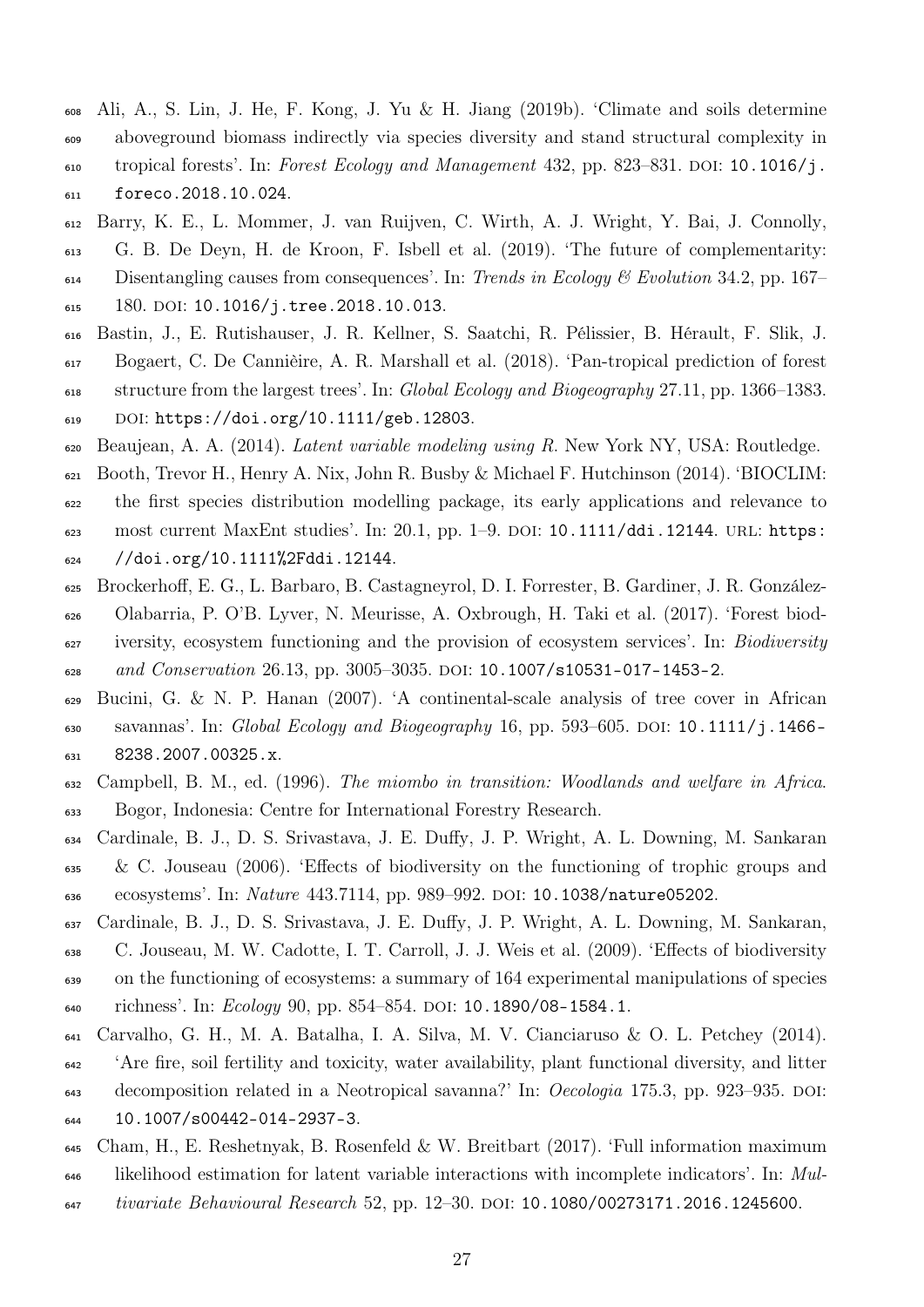- <span id="page-27-11"></span><span id="page-27-4"></span>Chave, J., D. Coomes, S. Jansen, S. L. Lewis, N. G. Swenson & A. E. Zanne (2009). 'Towards
- $\mu_{\rm 649}$  a worldwide wood economics spectrum'. In: Ecology Letters 12, pp. 351–366. DOI: [10.1111/](https://doi.org/10.1111/j.1461-0248.2009.01285.x) [j.1461-0248.2009.01285.x](https://doi.org/10.1111/j.1461-0248.2009.01285.x).
- <span id="page-27-3"></span> Chave, J., M. Réjou-Méchain, A. Búrquez, E. Chidumayo, M. S. Colgan, W. B. C. Delitti, A. Duque, T. Eid, P. M. Fearnside, R. C. Goodman et al. (2014). 'Improved allometric models to estimate the aboveground biomass of tropical trees'. In: Global Change Biology 20, pp. 3177-3190. DOI: [10.1111/gcb.12629](https://doi.org/10.1111/gcb.12629).
- <span id="page-27-9"></span>Chidumayo, E. N. (2013). 'Forest degradation and recovery in a miombo woodland landscape
- in Zambia: 22 years of observations on permanent sample plots'. In: Forest Ecology and
- 657 Management 291, pp. 154-161. DOI: [10.1016/j.foreco.2012.11.031](https://doi.org/10.1016/j.foreco.2012.11.031).
- <span id="page-27-0"></span> Clarke, D. A., P. H. York, M. A. Rasheed & T. D. Northfield (2017). 'Does biodiversity - eco- $\epsilon_{59}$  system function literature neglect tropical ecosystems'. In: Trends in Ecology & Evolution 660 32, pp. 320-323. DOI: [10.1016/j.tree.2017.02.012](https://doi.org/10.1016/j.tree.2017.02.012).
- <span id="page-27-6"></span> Dengler, J. (2009). 'Which function describes the species-area relationship best? A review and  $\epsilon_{62}$  empirical evaluation'. In: *Journal of Biogeography* 36, pp. 728–744. DOI: 10.1111/j.1365– [2699.2008.02038.x](https://doi.org/10.1111/j.1365-2699.2008.02038.x).
- <span id="page-27-1"></span> Dexter, K. G., B. Smart, C. Baldauf, T. R. Baker, M. P. B. Bessike Balinga, R. J. W. Brienen, S. Fauset, T. R. Feldpausch, L. Ferreira-da Silva, J. I. Muledi et al. (2015). 'Floristics and biogeography of vegetation in seasonally dry tropical regions'. In: International Forestry 667 Review 17. S2, pp. 10–32. DOI: [http://dx.doi.org/10.1505/146554815815834859](https://doi.org/http://dx.doi.org/10.1505/146554815815834859).
- <span id="page-27-8"></span>Díaz, S., J. Kattge, J. H. C. Cornelissen, I. J. Wright, S. Lavorel, S. Dray, B. Reu, M. Kleyer,
- C. Wirth, I. C. Prentice et al. (2015). 'The global spectrum of plant form and function'. 670 In: Nature 529.7585, pp. 167-171. DOI: [10.1038/nature16489](https://doi.org/10.1038/nature16489).
- Dufrêne, M. & P. Legendre (1997). 'Species assemblages and indicator species: The need for a flexible asymmetrical approach'. In: *Ecological Monographs* 67.3, pp. 345–366. DOI:
- [10.1890/0012-9615\(1997\)067\[0345:saaist\]2.0.co;2](https://doi.org/10.1890/0012-9615(1997)067[0345:saaist]2.0.co;2).
- <span id="page-27-10"></span> Durigan, G., N. A. L. Pilon, R. C. R. Abreu, W. A. Hoffmann, M. Martins, B. F. Fiorillo, A. Z. Antunes, A. P. Carmignotto, J. B. Maravalhas, J. Vieira et al. (2020). 'No net loss of species diversity after prescribed fires in the Brazilian savanna'. In: Frontiers in Forests
- 677 and Global Change 3. DOI: [10.3389/ffgc.2020.00013](https://doi.org/10.3389/ffgc.2020.00013).
- <span id="page-27-7"></span>Fayolle, A., M. D. Swaine, J. Aleman, A. F. Azihou, D. Bauman, M. te Beest, E. N. Chidu-
- mayo, J. P. G. M. Cromsigt, H. Dessard, M. Finkch et al. (2018). 'A sharp floristic discon-
- tinuity revealed by the biogeographic regionalization of African savannas'. In: Journal of 681 Biogeography 46, pp. 1–12. DOI: [10.1111/jbi.13475](https://doi.org/10.1111/jbi.13475).
- <span id="page-27-2"></span>Fick, S. E. & R. J. Hijmans (2017). 'WorldClim 2: new 1-km spatial resolution climate
- surfaces for global land areas'. In: International Journal of Climatology 37, pp. 4302–4315. 684 DOI: [10.1002/joc.5086](https://doi.org/10.1002/joc.5086).
- <span id="page-27-5"></span>685 Giglio, L., C. Justice, L. Boschetti & D. Roy (2015).  $MCD64A1 MODIS/Term + Aqua Burned$
- Area Monthly L3 Global 500m SIN Grid V006 [Data set]. NASA EOSDIS Land Processes
- DAAC. [Accessed 2020-04-20].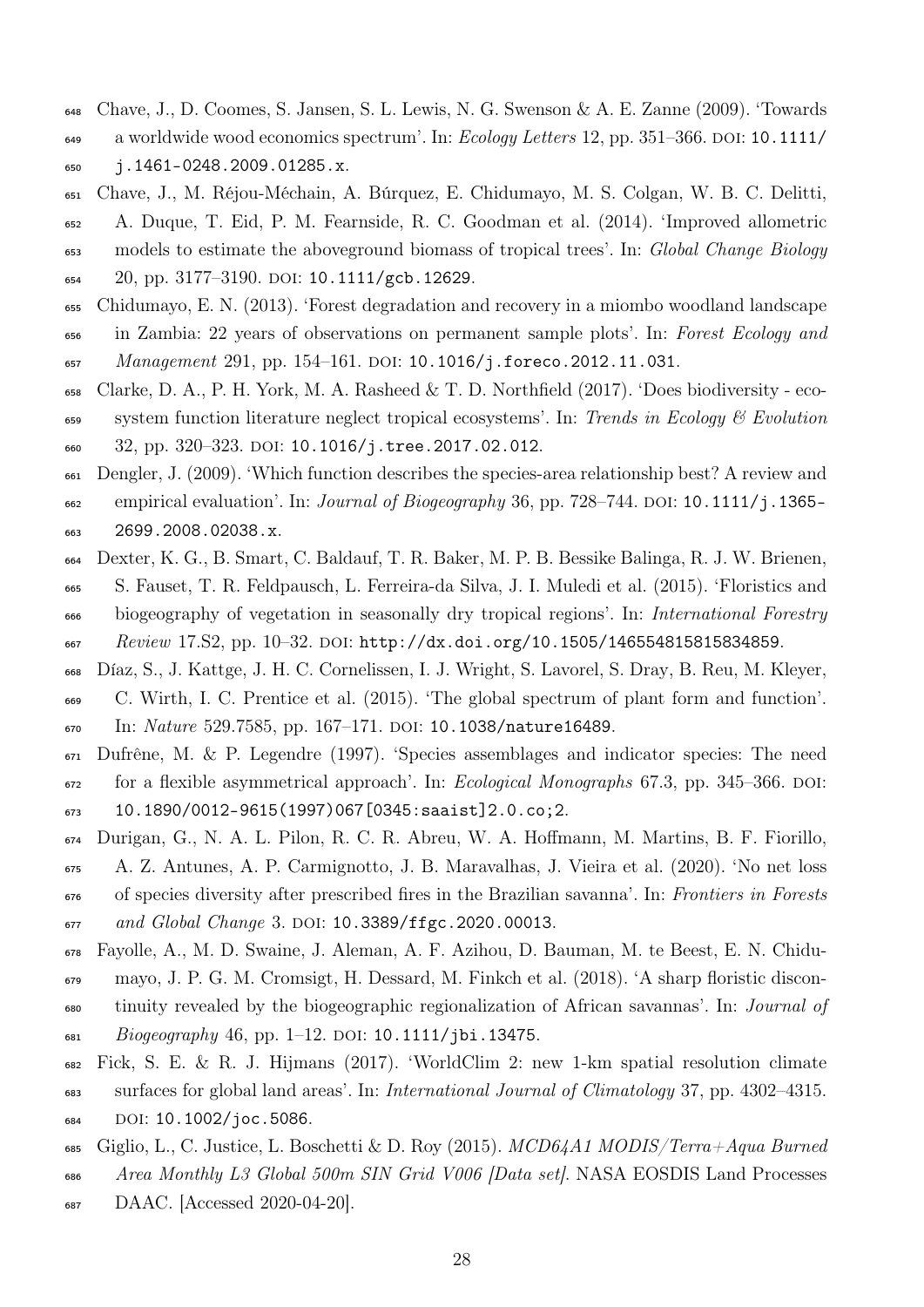- <span id="page-28-13"></span><span id="page-28-7"></span> Godlee, J. L., F. M. Gonçalves, J. J. Tchamba, A. V. Chisingui, J. I. Muledi, M. N. Shutcha, C. M. Ryan, T. K. Brade & K. G. Dexter (2020). 'Diversity and structure of an arid wood-<sup>690</sup> land in southwest Angola, with comparison to the wider miombo ecoregion'. In: *Diversity* 12, pp. 1–20. DOI: [10.3390/d12040140](https://doi.org/10.3390/d12040140).
- <span id="page-28-4"></span> Gonzalez, A., R. M. Germain, D. S. Srivastava, E. Filotas, L. D. Dee, D. Gravel, D. L. Thompson, F. Isbell, S. Wang, S. Kéfi et al. (2020). 'Scaling-up biodiversity-ecosystem functioning research'. In: *Ecology Letters* 23.4, pp. 757–776. DOI: [10.1111/ele.13456](https://doi.org/10.1111/ele.13456).
- <span id="page-28-12"></span>Gourlet-Fleury, S., V. Rossi, M. Réjou-Méchain, V. Freycon, A. Fayolle, L. Saint-André, G.
- Cornu, J. Gérard, J. Sarrailh, J. Flores et al. (2011). 'Environmental filtering of dense- wooded species controls above-ground biomass stored in African moist forests'. In: Journal 698 of Ecology 99.4, pp. 981–990. DOI: [10.1111/j.1365-2745.2011.01829.x](https://doi.org/10.1111/j.1365-2745.2011.01829.x).
- <span id="page-28-5"></span> Grace, J. B., T. M. Anderson, M. D. Smith, E. Seabloom, S. J. Andelman, G. Meche, E. Weiher, L. K. Allain, H. Jutila, M. Sankaran et al. (2007). 'Does species diversity limit productivity in natural grassland communities?' In: Ecology Letters 10.8, pp. 680–689. 702 DOI: [10.1111/j.1461-0248.2007.01058.x](https://doi.org/10.1111/j.1461-0248.2007.01058.x).
- <span id="page-28-3"></span>Grime, J. P. (1979). Plant strategies and vegetation processes. Chichester, UK: John Wiley
- <span id="page-28-0"></span>and Sons. isbn: 0471496014.
- Hector, A. & R. Bagchi (2007). 'Biodiversity and ecosystem multifunctionality'. In: Nature 706 448, pp. 188-190. DOI: [10.1038/nature05947](https://doi.org/10.1038/nature05947).
- <span id="page-28-9"></span> Hempson, G. P., S. Archibald & W. J. Bond (2017). 'The consequences of replacing wildlife <sup>708</sup> with livestock in Africa'. In: Scientific Reports 7. DOI: [10.1038/s41598-017-17348-4](https://doi.org/10.1038/s41598-017-17348-4).
- <span id="page-28-8"></span> Hengl, T., J. Mendes de Jesus, G. B. M. Heuvelink, M. R. Gonzalez, M. Kilibarda, A. Blag-otić, W. Shangguan, M. N. Wright, X. Geng, B. Bauer-Marschallinger et al. (2017). 'Soil-
- Grids250m: Global gridded soil information based on machine learning'. In: PLoS ONE
- 12, pp. 1–40. DOI: [10.1371/journal.pone.0169748](https://doi.org/10.1371/journal. pone.0169748).
- <span id="page-28-6"></span> Hill, M. J. & N. P. Hanan, eds. (2011). Ecosystem function in savannas. Boca Raton FL, USA: CRC Press. doi: [10.1201/b10275](https://doi.org/10.1201/b10275).
- <span id="page-28-11"></span> Hooper, D., J. Coughlan & M. R. Mullen (2008). 'Structural equation modelling: Guidelines for determining model fit'. In: Electronic Journal of Business Research Methods 6, pp. 53– 60.
- <span id="page-28-1"></span> Hopkins, B. & F. White (1987). 'Vegetation Map of Africa. The vegetation of Africa: A de-scriptive memoir to accompany the UNESCO/AETFAT/UNSO vegetation map of Africa'.
- 720 In: The Journal of Ecology 75. DOI: [10.2307/2260340](https://doi.org/10.2307/2260340).
- <span id="page-28-2"></span> Houghton, R. A., F. Hall & S. J. Goetz (2009). 'Importance of biomass in the global carbon  $_{722}$  cycle'. In: *Journal of Geophysical Research* 114, pp. 1–13. DOI: [10.1029/2009JG000935](https://doi.org/10.1029/2009JG000935).
- <span id="page-28-10"></span>Hsieh, T. C., K. H. Ma & A. Chao (2016). 'iNEXT: an R package for rarefaction and ex-
- trapolation of species diversity (Hill numbers)'. In: Methods in Ecology and Evolution 7,
- pp. 1451–1456. doi: [10.1111/2041-210X.12613](https://doi.org/10.1111/2041-210X.12613).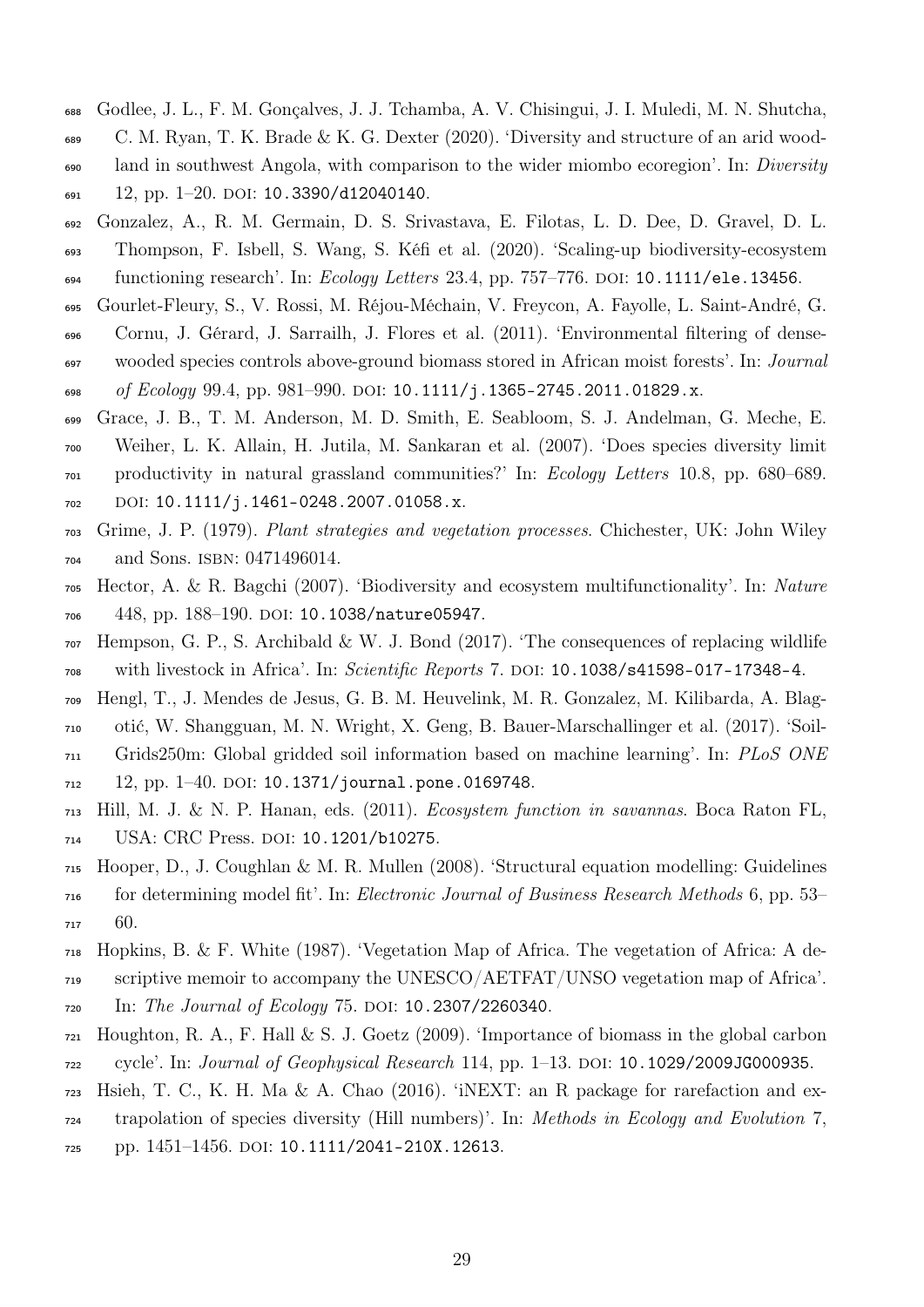- <span id="page-29-9"></span>Hu, L. & P. M. Bentler (1999). 'Cutoff criteria for fit indexes in covariance structure analysis:
- Conventional criteria versus new alternatives'. In: Structural Equation Modeling 6, pp. 1– 55. doi: [10.1080/10705519909540118](https://doi.org/10.1080/10705519909540118).
- <span id="page-29-11"></span> Huston, M. A. (2014). 'Disturbance, productivity, and species diversity: Empiricism vs. logic 730 in ecological theory'. In: *Ecology* 95.9, pp. 2382–2396. DOI: [10.1890/13-1397.1](https://doi.org/10.1890/13-1397.1).
- <span id="page-29-1"></span> Jax, K. (2005). 'Function and "functioning" in ecology: what does it mean?' In: Oikos 111,  $p. 641–648.$  DOI: [10.1111/j.1600-0706.2005.13851.x](https://doi.org/10.1111/j.1600-0706.2005.13851.x).
- <span id="page-29-12"></span> Johnson, D. J., W. T. Beaulieu, J. D. Bever & K. Clay (2012). 'Conspecific Negative Density 734 Dependence and Forest Diversity'. In: Science 336.6083, pp. 904-907. DOI: 10.1126/
- [science.1220269](https://doi.org/10.1126/science.1220269).
- <span id="page-29-7"></span> [J](https://doi.org/10.1111/j.2006.0030-1299.14714.x)ost, L. (2006). 'Entropy and diversity'. In: Oikos 113.2, pp. 363–375. doi: [10.1111/j.2006.](https://doi.org/10.1111/j.2006.0030-1299.14714.x) [0030-1299.14714.x](https://doi.org/10.1111/j.2006.0030-1299.14714.x).
- <span id="page-29-4"></span> Keddy, P. A. (1990). 'Competitive hierarchies and centrifugal organization in plant com- munities'. In: Perspectives on plant competition. Ed. by J. B. Grace & D. Tilman. San Diego CA, USA: Academic Press, pp. 266–287. isbn: 0122944526.
- <span id="page-29-13"></span>Kraaij, T. & D. Ward (2006). 'Effects of rain, nitrogen, fire and grazing on tree recruit-
- <sup>742</sup> ment and early survival in bush-encroached savanna, South Africa'. In: Plant Ecology 186,
- pp. 235–246. doi: [10.1007/s11258-006-9125-4](https://doi.org/10.1007/s11258-006-9125-4).
- <span id="page-29-10"></span> Kulmatiski, A. & K. H. Beard (2013). 'Root niche partitioning among grasses, saplings, and  $\tau$ <sup>45</sup> trees measured using a tracer technique'. In: *Oecologia* 171.1, pp. 25–37. DOI: [10.1007/](https://doi.org/10.1007/s00442-012-2390-0) [s00442-012-2390-0](https://doi.org/10.1007/s00442-012-2390-0).
- <span id="page-29-5"></span> Lasky, J. R., M. Uriarte, V. K. Boukili, D. L. Erickson, W. J. Kress & R. L. Chazdon (2014). 'The relationship between tree biodiversity and biomass dynamic changes with tropical 749 forest succession'. In: Ecology Letters 17, pp. 1158-1167. DOI: [10.1111/ele.12322](https://doi.org/10.1111/ele.12322).
- <span id="page-29-8"></span> Lee, S. Y. (2007). Structural Equation Modeling: A Bayesian Approach. New York, USA: Wiley.
- <span id="page-29-2"></span> Lehmann, C. E. R., T. M. Anderson, M. Sankaran, S. I. Higgins, S. Archibald, W. A. Hoff- mann, N. P. Hanan, R. J. Williams, Fenshamm R. J., J. Felfili et al. (2014). 'Savanna vegetation-fire-climate relationships differ among continents'. In: Science 343, pp. 548–
- 755 552. DOI: [10.1126/science.1247355](https://doi.org/10.1126/science.1247355).
- <span id="page-29-3"></span>Levick, S. R., G. P. Asner, T. Kennedy-Bowdoin & D. E. Knapp (2009). 'The relative influence
- of fire and herbivory on savanna three-dimensional vegetation structure'. In: Biological 758 Conservation 142, pp. 1693-1700. DOI: [10.1016/j.biocon.2009.03.004](https://doi.org/10.1016/j.biocon.2009.03.004).
- <span id="page-29-0"></span>
- Liang, J., T. W. Crowther, N. Picard, S. Wiser, M. Zhou, G. Alberti, E.-D. Schulze, A. D.
- McGuire, F. Bozzato, H. Pretzsch et al. (2016). 'Positive biodiversity-productivity rela- tionship predominant in global forests'. In: Science 354, aaf8957–aaf8957. doi: [10.1126/](https://doi.org/10.1126/science.aaf8957) [science.aaf8957](https://doi.org/10.1126/science.aaf8957).
- <span id="page-29-6"></span>Loiola, P. P., M. Scherer-Lorenzen & M. A. Batalha (2015). 'The role of environmental
- filters and functional traits in predicting the root biomass and productivity in savannas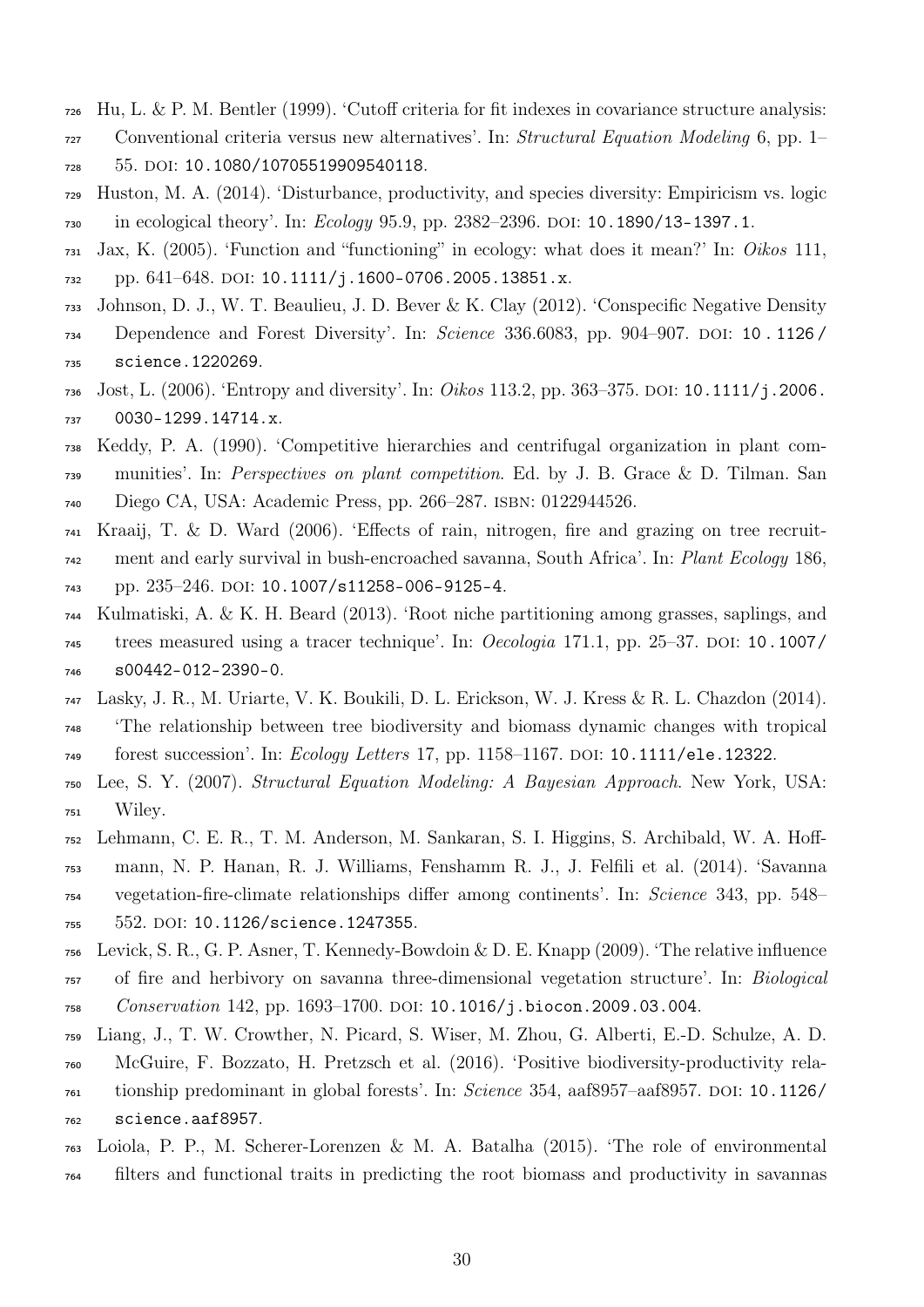- and tropical seasonal forests'. In: Forest Ecology and Management 342, pp. 49–55. doi:
- [10.1016/j.foreco.2015.01.014](https://doi.org/10.1016/j.foreco.2015.01.014).
- <span id="page-30-7"></span> Mason, N. W. H., F. de Bello, J. Doležal & J. Lepš (2011). 'Niche overlap reveals the effects of competition, disturbance and contrasting assembly processes in experimental grassland
- <sup>769</sup> communities'. In: *Journal of Ecology* 99.3, pp. 788–796. DOI: 10.1111/j.1365-2745. [2011.01801.x](https://doi.org/10.1111/j.1365-2745.2011.01801.x).
- <span id="page-30-2"></span>Mayaux, P., H. Eva, A. Brink, F. Achard & A. Belward (2008). 'Remote sensing of land-cover

and land-use dynamics'. In: Earth Observation of Global Change: The Role of Satellite

- Remote Sensing in Monitoring the Global Environment. Berlin, Germany: Springer-Verlag,
- $p. 85-108.$  DOI: [10.1007/978-1-4020-6358-9\\_5](https://doi.org/10.1007/978-1-4020-6358-9_5).
- <span id="page-30-4"></span> McNicol, I. M., C. M. Ryan, K. G. Dexter, S. M. J. Ball & M. Williams (2018). 'Aboveground carbon storage and its links to stand structure, tree diversity and floristic composition in 777 south-eastern Tanzania'. In: Ecosystems 21, pp. 740–754. DOI: 10.1007/s10021-017-[0180-6](https://doi.org/10.1007/s10021-017-0180-6).
- <span id="page-30-6"></span> Mensah, S., V. K. Salako & T. Seifert (2020). 'Structural complexity and large-sized trees explain shifting species richness and carbon relationship across vegetation types'. In: Func-*tional Ecology* 34.8, pp. 1731–1745. DOI: [10.1111/1365-2435.13585](https://doi.org/10.1111/1365-2435.13585).
- <span id="page-30-11"></span> Muledi, J. I., D. Bauman, T. Drouet, J. Vleminckx, A. Jacobs, J. Lejoly, P. Meerts & M. N. Shutcha (2017). 'Fine-scale habitats influence tree species assemblage in a miombo forest'.
- $_{784}$  In: Journal of Plant Ecology 10, pp. 958–969. DOI: [10.1093/jpe/rtw104](https://doi.org/10.1093/jpe/rtw104).
- <span id="page-30-10"></span> Muscolo, A., S. Bagnato, M. Sidari & R. Mercurio (2014). 'A review of the roles of forest  $\frac{1}{786}$  canopy gaps'. In: *Journal of Forestry Research* 25, pp. 725–736. DOI: 10.1007/s11676– [014-0521-7](https://doi.org/10.1007/s11676-014-0521-7).
- <span id="page-30-5"></span> Mutowo, G. & A. Murwira (2012). 'Relationship between remotely sensed variables and tree species diversity in savanna woodlands of Southern Africa'. In: International Journal of 790 Remote Sensing 33, pp. 6378–6402. DOI: [10.1080/01431161.2012.687472](https://doi.org/10.1080/01431161.2012.687472).
- <span id="page-30-9"></span> Nachtigall, C., U. Kroehne, F. Funke & R. Steyer (2003). '(Why) should we use SEM? Pros and cons of Structural Equation Modeling'. In: Methods of Psychological Research 8, pp. 1– 22.
- <span id="page-30-0"></span> Naeem, S., J. E. Duffy & E. Zavaleta (2012). 'The functions of biological diversity in an age <sup>795</sup> of extinction'. In: *Science* 336.6087, pp. 1401–1406. DOI: [10.1126/science.1215855](https://doi.org/10.1126/science.1215855).
- <span id="page-30-1"></span>Pan, Y., R. A. Birdsey, J. Fang, R. Houghton, P. E. Kauppi, W. A. Kurz, O. L. Phillips, A.
- Shvidenko, S. L. Lewis, J. G. Canadell et al. (2011). 'A large and persistent carbon sink in
- <sup>798</sup> the world's forests'. In: Science 333.6045, pp. 988-993. DOI: [10.1126/science.1201609](https://doi.org/10.1126/science.1201609).
- <span id="page-30-3"></span> Paquette, A. & C. Messier (2010). 'The effect of biodiversity on tree productivity: from  $\frac{1}{800}$  temperate to boreal forests'. In: *Global Ecology and Biogeography* 20.1, pp. 170–180. DOI: [10.1111/j.1466-8238.2010.00592.x](https://doi.org/10.1111/j.1466-8238.2010.00592.x).
- <span id="page-30-8"></span>Parr, C. L., C. E. R. Lehmann, W. J. Bond, W. A. Hoffmann & A. N. Andersen (2014).
- <sup>803</sup> 'Tropical grassy biomes: Misunderstood, neglected, and under threat'. In: Trends in Ecology
- 804 and Evolution 29, pp. 205-213. DOI: [10.1016/j.tree.2014.02.004](https://doi.org/10.1016/j.tree.2014.02.004).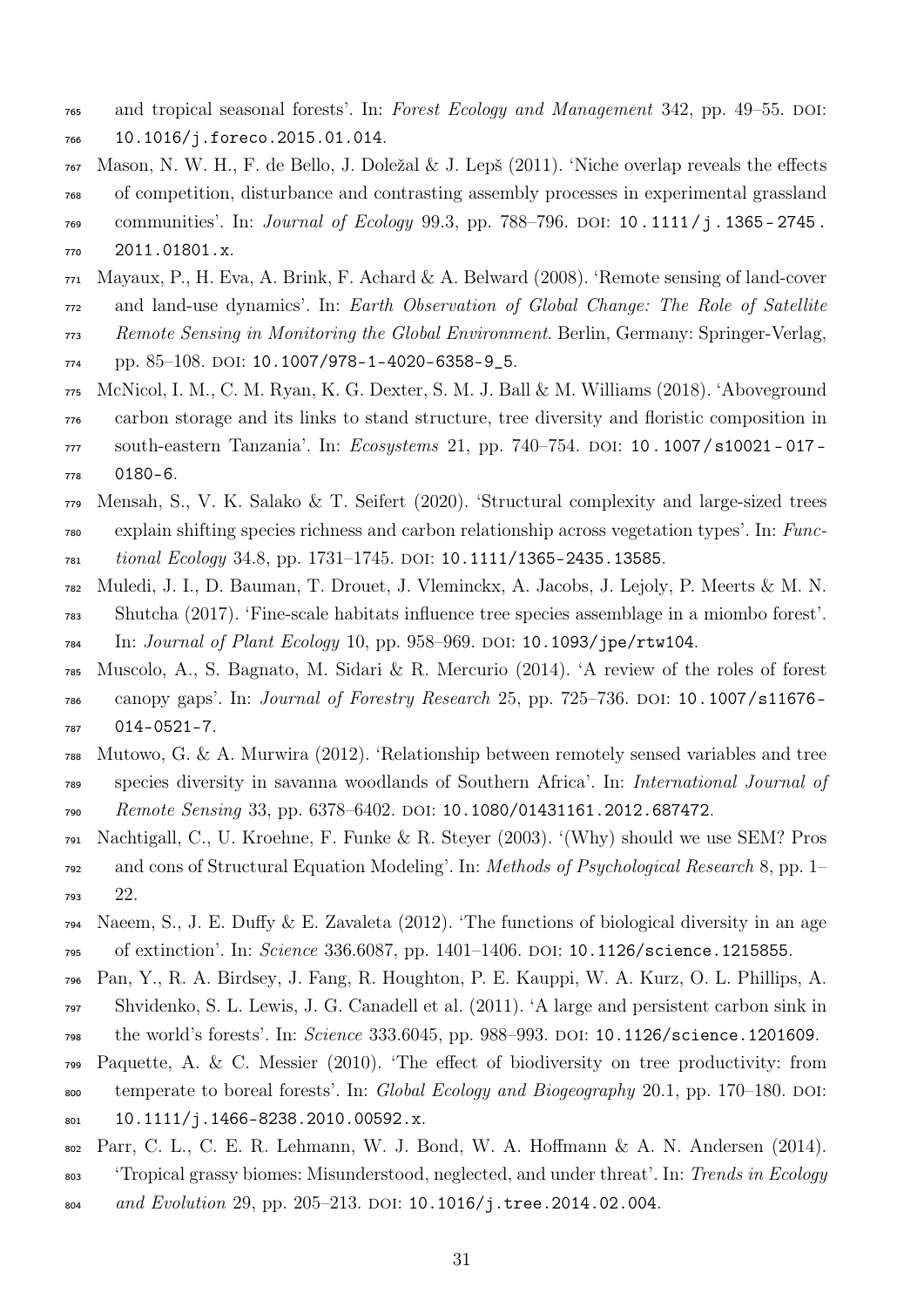- <span id="page-31-12"></span><span id="page-31-9"></span><sup>805</sup> Paul, K. I., J. Larmour, Spechtm A., A. Zerihun, P. Ritson, S. H. Roxburgh, S. Sochacki, T.
- <sup>806</sup> Lewis, C. V. M. Barton, J. R. England et al. (2019). 'Testing the generality of below-ground <sup>807</sup> biomass allometry across plant functional types'. In: Forest Ecology and Management 432,
- 808 pp. 102-114. DOI: [10.1016/j.foreco.2018.08.043](https://doi.org/10.1016/j.foreco.2018.08.043).
- <span id="page-31-3"></span><sup>809</sup> Pennington, R. T., C. E. R. Lehmann & L. M. Rowland (2018). 'Tropical savannas and dry 810 forests'. In: Current Biology 28.9, R541-R545. DOI: [10.1016/j.cub.2018.03.014](https://doi.org/10.1016/j.cub.2018.03.014).
- <span id="page-31-1"></span><sup>811</sup> Pichancourt, J., J. Firn, I. Chadès & T. G. Martin (2013). 'Growing biodiverse carbon-rich
- 812 forests'. In: Global Change Biology 20.2, pp. 382–393. DOI: [10.1111/gcb.12345](https://doi.org/10.1111/gcb.12345).
- <span id="page-31-0"></span><sup>813</sup> Plas, F. van der (2019). 'Biodiversity and ecosystem functioning in naturally assembled com-814 munities'. In: *Biological Reviews* 94, pp. 1220–1245. DOI: [10.1111/brv.12499](https://doi.org/10.1111/brv.12499).
- <span id="page-31-11"></span><sup>815</sup> Poorter, L., M. T. van der Sande, E. J. M. M. Arets, N. Ascarrunz, B. J. Enquist, B. Finegan,
- <sup>816</sup> J. C. Licona, M. Martínez-Ramos, L. Mazzei, J. A. Meave et al. (2017). 'Biodiversity and 817 climate determine the functioning of neotropical forests'. In: Global Ecology and Biogeo- $_{818}$  graphy 26, pp. 1423–1434. DOI: [10.1111/geb.12668](https://doi.org/10.1111/geb.12668).
- <span id="page-31-2"></span><sup>819</sup> Poorter, L., M. T. van der Sande, J. Thompson, E. J. M. M. Arets, A. Alarcòn, J. Àlvarez-
- <sup>820</sup> Sànchez, N. Ascarrunz, P. Balvanera, G. Barajas-Guzmàn, A. Boit et al. (2015). 'Di-
- <sup>821</sup> versity enhances carbon storage in tropical forests'. In: *Global Ecology and Biogeography*
- $822$  24, pp. 1314–1328. DOI: [10.1111/geb.12364](https://doi.org/10.1111/geb.12364).
- <span id="page-31-10"></span>823 Pretzsch, H. (2014). 'Canopy space filling and tree crown morphology in mixed-species stands
- 824 compared with monocultures'. In: Forest Ecology and Management 327, pp. 251–264. DOI: <sup>825</sup> [10.1016/j.foreco.2014.04.027](https://doi.org/10.1016/j.foreco.2014.04.027).
- <span id="page-31-8"></span>826 R Core Team (2019). R: A Language and Environment for Statistical Computing. R Found827 ation for Statistical Computing. Vienna, Austria. URL: <https://www.R-project.org/>.
- <span id="page-31-6"></span><sup>828</sup> Ratcliffe, S., C. Wirth, T. Jucker, F. van der Plas, M. Scherer-Lorenzen, K. Verheyen, E.
- <sup>829</sup> Allan, R. Benavides, H. Bruelheide, B. Ohse et al. (2017). 'Biodiversity and ecosystem <sup>830</sup> functioning relations in European forests depend on environmental context'. In: Ecology 831 Letters 20, pp. 1414-1426. DOI: [10.1111/ele.12849](https://doi.org/10.1111/ele.12849).
- <span id="page-31-4"></span><sup>832</sup> Ratnam, J., W. J. Bond, R. J. Fensham, W. A. Hoffmann, S. Archibald, C. E. R. Lehmann,
- <sup>833</sup> M. T. Anderson, S. I. Higgins & M. Sankaran (2011). 'When is a 'forest' a savanna, and
- $834$  why does it matter?' In: Global Ecology and Biogeography 20, pp. 653–660. DOI: [10.1111/](https://doi.org/10.1111/j.1466-8238.2010.00634.x)
- <sup>835</sup> [j.1466-8238.2010.00634.x](https://doi.org/10.1111/j.1466-8238.2010.00634.x).
- <sup>836</sup> Roberts, D. W. (2019). labdsv: Ordination and Multivariate Analysis for Ecology. R package
- 837 version 2.0-1. URL: <https://CRAN.R-project.org/package=labdsv>.
- <span id="page-31-7"></span><sup>838</sup> Rosseel, Y. (2012). 'lavaan: An R Package for Structural Equation Modeling'. In: Journal of 839 Statistical Software 48, pp. 1–36. URL: <http://www.jstatsoft.org/v48/i02/>.
- <span id="page-31-5"></span><sup>840</sup> Ryan, C. M., R. Pritchard, I. McNicol, M. Owen, J. A. Fisher & C. Lehmann (2016). 'Eco-
- <sup>841</sup> system services from southern African woodlands and their future under global change'.
- $\mathbb{R}^{42}$  In: Philosophical Transactions of the Royal Society B: Biological Sciences 371, pp. 1–16.
- 843 DOI: [10.1098/rstb.2015.0312](https://doi.org/10.1098/rstb.2015.0312).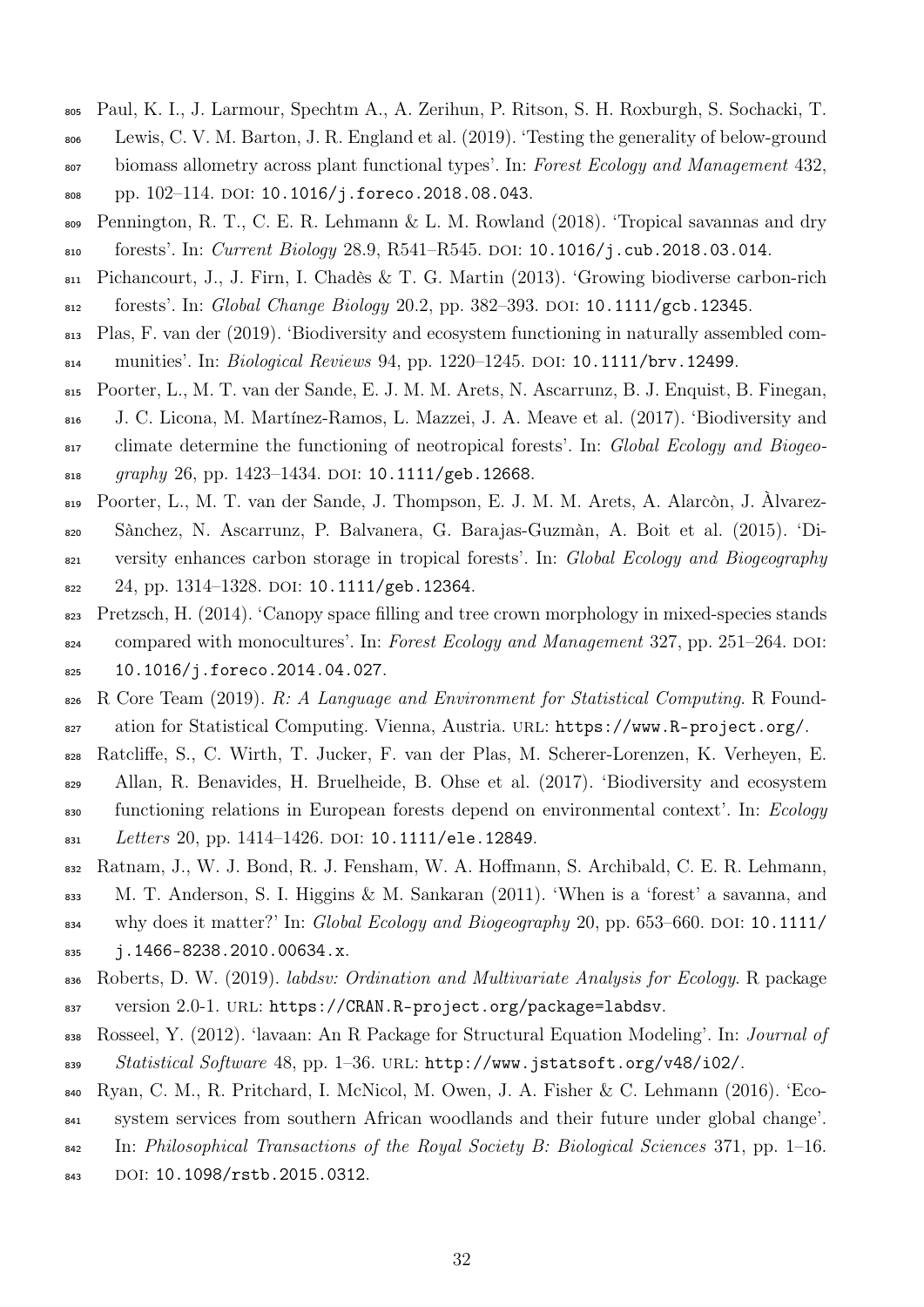- <span id="page-32-0"></span><sup>844</sup> Sande, M. T. van der, L. Poorter, L. Kooistra, P. Balvanera, K. Thonicke, J. Thompson, <sup>845</sup> E. J. M. M. Arets, N. G. Alaniz, L. Jones, F. Mora et al. (2017). 'Biodiversity in species,
- <sup>846</sup> traits, and structure determines carbon stocks and uptake in tropical forests'. In: *Biotropica* 847 49, pp. 593-603. DOI: [10.1111/btp.12453](https://doi.org/10.1111/btp.12453).
- <span id="page-32-4"></span><sup>848</sup> Sankaran, M., J. Ratnam & N. P. Hanan (2008). 'Woody cover in African savannas: The role 849 of resources, fire and herbivory'. In: Global Ecology and Biogeography 17, pp. 236–245. DOI: <sup>850</sup> [10.1111/j.1466-8238.2007.00360.x](https://doi.org/10.1111/j.1466-8238.2007.00360.x).
- <span id="page-32-10"></span><sup>851</sup> Scarascia-Mugnozza, G., G. A. Bauer, H. Persson, G. Matteucci & A. Masci (2000). 'Tree
- <sup>852</sup> biomass, growth and nutrient pools'. In: *Ecological Studies*. Springer Berlin Heidelberg,
- 853 pp. 49–62. doi: [10.1007/978-3-642-57219-7\\_3](https://doi.org/10.1007/978-3-642-57219-7_3).
- <span id="page-32-12"></span><sup>854</sup> Seidel, D., M. Ehbrecht, Y. Dorji, J. Jambay, C. Ammer & P. Annighöfer (2019). 'Identify-<sup>855</sup> ing architectural characteristics that determine tree structural complexity'. In: Trees 33, 856 pp. 911-919. doi: [10.1007/s00468-019-01827-4](https://doi.org/10.1007/s00468-019-01827-4).
- <span id="page-32-6"></span><sup>857</sup> SEOSAW (2020). 'A network to understand the changing socio-ecology of the southern <sup>858</sup> African woodlands (SEOSAW): Challenges, benefits, and methods'. In: Plants, People, 859 Planet. DOI: [10.1002/ppp3.10168](https://doi.org/10.1002/ppp3.10168).
- <span id="page-32-8"></span><sup>860</sup> Shapiro, A. (1983). 'Asymptotic distribution theory in the analysis of covariance structures  $\delta$ <sub>861</sub> (A unified approach)'. In: South African Statistical Journal 17, pp. 33–81.
- <span id="page-32-5"></span>862 Shirima, D. D., M. Pfeifer, P. J. Platts, Ø. Totland & S. R. Moe (2015). 'Interactions between <sup>863</sup> canopy structure and herbaceous biomass along environmental gradients in moist forest and 864 dry miombo woodland of Tanzania'. In:  $PLoS$  ONE 10, pp. 1–15. DOI: [10.1371/journal.](https://doi.org/10.1371/journal.pone.0142784) <sup>865</sup> [pone.0142784](https://doi.org/10.1371/journal.pone.0142784).
- <span id="page-32-3"></span><sup>866</sup> Sitch, S., P. Friedlingstein, N. Gruber, S. D. Jones, G. Murray-Tortarolo, A. Ahlström, S. C.
- <sup>867</sup> Doney, H. Graven, C. Heinze, C. Huntingford et al. (2015). 'Recent trends and drivers of
- 868 regional sources and sinks of carbon dioxide'. In: *Biogeosciences* 12.3, pp. 653–679. DOI: <sup>869</sup> [10.5194/bg-12-653-2015](https://doi.org/10.5194/bg-12-653-2015).
- <span id="page-32-7"></span> $\sigma$  Smith, B. & J. B. Wilson (1996). 'A consumer's guide to evenness indices'. In: Oikos 76, 871 pp. 70–82. doi: [10.2307/3545749](https://doi.org/10.2307/3545749).
- <span id="page-32-1"></span>872 Solbrig, O. T., E. Medina & J. F. Silva (1996). Biodiversity and Savanna Ecosystem Processes. <sup>873</sup> Berlin, Germany: Springer-Verlag.
- <span id="page-32-2"></span><sup>874</sup> Spawn, S. A., C. C. Sullivan, T. J. Lark & H. K. Gibbs (2020). 'Harmonized global maps of 875 above and belowground biomass carbon density in the year 2010'. In: Scientific Data 7.1.
- 876 DOI: [10.1038/s41597-020-0444-4](https://doi.org/10.1038/s41597-020-0444-4).
- <span id="page-32-11"></span><sup>877</sup> Srivastava, D. S. & D. S. Vellend (2005). 'Biodiversity-ecosystem function research: Is it
- <sup>878</sup> relevant to conservation?' In: Annual Review of Ecology, Evolution, and Systematics 36.1,  $879$  pp. 267–294. DOI: [10.1146/annurev.ecolsys.36.102003.152636](https://doi.org/10.1146/annurev.ecolsys.36.102003.152636).
- <span id="page-32-9"></span><sup>880</sup> Staver, A. C., S. Archibald & S. A. Levin (2011). 'The Global Extent and Determinants of
- 881 Savanna and Forest as Alternative Biome States'. In: Science 334.6053, pp. 230–232. DOI:
- <sup>882</sup> [10.1126/science.1210465](https://doi.org/10.1126/science.1210465).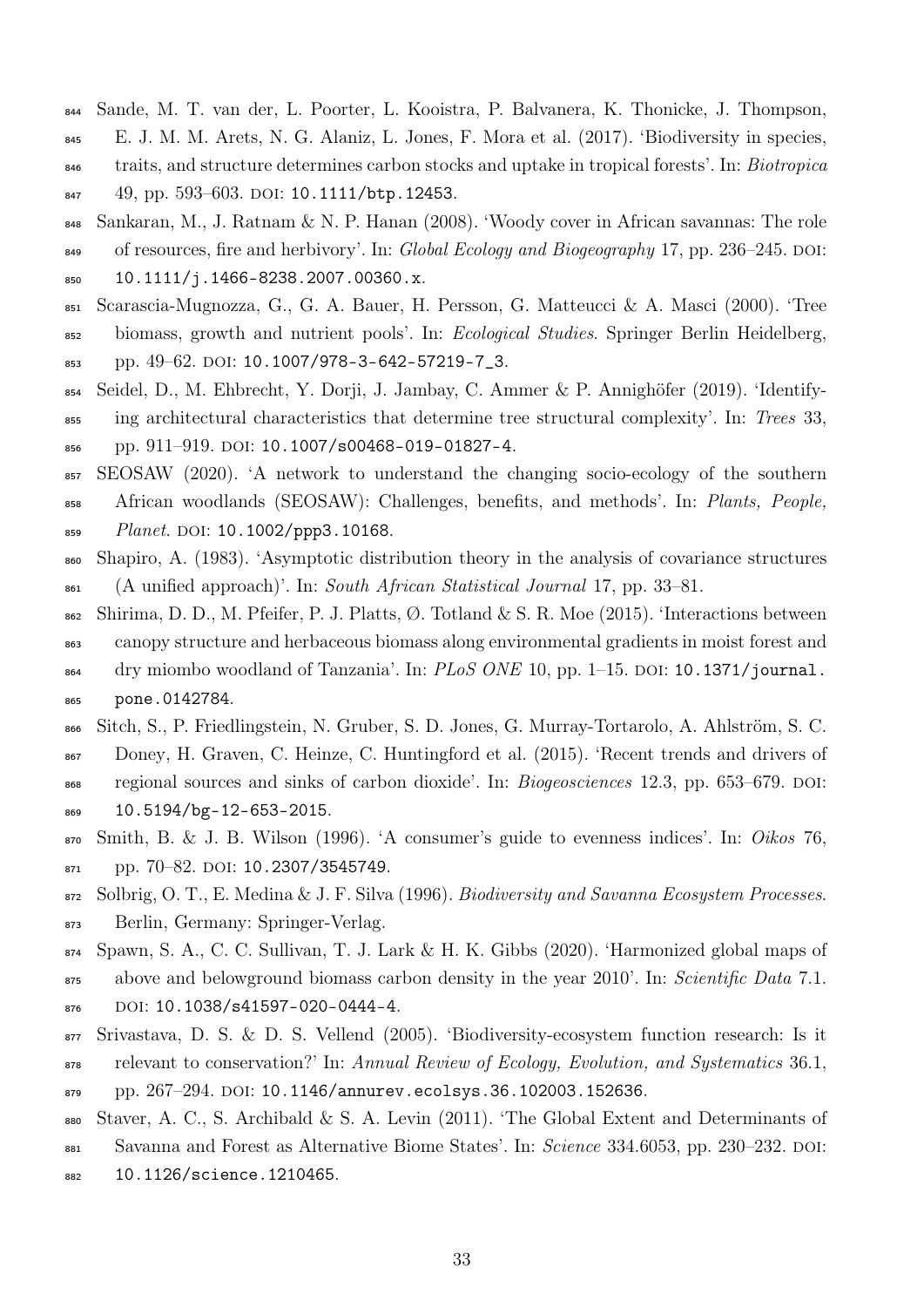- <span id="page-33-7"></span>Staver, A. C., W. J. Bond, W. D. Stock, S. J. van Rensburg & M. S. Waldram (2009).
- <sup>884</sup> 'Browsing and fire interact to suppress tree density in an African savanna'. In: *Ecological* 885 Applications 19, pp. 1909–1919. DOI: [10.1890/08-1907.1](https://doi.org/10.1890/08-1907.1).
- <span id="page-33-5"></span> Stegen, J. C., N. G. Swenson, B. J. Enquist, E. P. White, O. L. Phillips, P. M. Jørgensen, M. D. Weiser, A. M. Mendoza & P. N. Vargas (2011). 'Variation in above-ground forest 888 biomass across broad climatic gradients'. In: Global Ecology and Biogeography 20, pp. 744–
- 889 754. DOI: [10.1111/j.1466-8238.2010.00645.x](https://doi.org/10.1111/j.1466-8238.2010.00645.x).
- <span id="page-33-9"></span>Tedersoo, L., L. Laanisto, S. Rahimlou, A. Toussaint, T. Hallikma & M. Pärtel (2018). 'Global
- database of plants with root-symbiotic nitrogen fixation: NodDB'. In: Journal of Vegetation
- 892 Science 29.3, pp. 560–568. DOI: [10.1111/jvs.12627](https://doi.org/10.1111/jvs.12627).
- <span id="page-33-0"></span> Tilman, D. & J. A. Downing (1994). 'Biodiversity and stability in grasslands'. In: Nature 894 367, pp. 363-365. DOI: [10.1038/367363a0](https://doi.org/10.1038/367363a0).
- <span id="page-33-1"></span> Tilman, D., F. Isbell & J. M. Cowles (2014). 'Biodiversity and ecosystem functioning'. In: 896 Annual Review of Ecology, Evolution, and Systematics 45, pp. 471–493. DOI: [10.1146/](https://doi.org/10.1146/annurev-ecolsys-120213-091917) [annurev-ecolsys-120213-091917](https://doi.org/10.1146/annurev-ecolsys-120213-091917).
- <span id="page-33-8"></span>Timberlake, J., E. Chidumayo & L. Sawadogo (2010). 'Distribution and characteristics of
- 899 African dry forests and woodlands'. In: The Dry Forests and Woodlands of Africa: Man-aging for Products and Services. London, United Kingdom: EarthScan, pp. 11–42.
- <span id="page-33-4"></span> Tobner, C. M., A. Paquette, D. Gravel, P. B. Reich, L. J. Williams & C. Messier (2016). 'Functional identity is the main driver of diversity effects in young tree communities'. In: 903 Ecology Letters 19, pp. 638-647. DOI: [10.1111/ele.12600](https://doi.org/10.1111/ele.12600).
- <span id="page-33-2"></span> Vilà, M., P. Inchausti, J. Vayreda, O. Barrantes, C. Gracia, J. J. Ibàñez & T. Mata (2005). 'Confounding factors in the observational productivity-diversity relationship in forests'. In: Ecological Studies 176, pp. 65–86.
- <span id="page-33-3"></span> Wright, A. J., W. D. A. Wardle, W. R. Callaway & A. Gaxiola (2017). 'The overlooked role of facilitation in biodiversity experiments'. In: Trends in Ecology and Evolution 32, 909 pp. 383-390. DOI: [10.1016/j.tree.2017.02.011](https://doi.org/10.1016/j.tree.2017.02.011).
- <span id="page-33-6"></span>Zanne, A. E., G. Lopez-Gonzalez, D. A. Coomes, J. Ilic, S. Jansen, S. L. Lewis, R. B.
- Miller, N. G. Swenson, M. C. Wiemann & J. Chave (2009). Global wood density database. 912 http://hdl.handle.net/10255/dryad.235. Dryad.